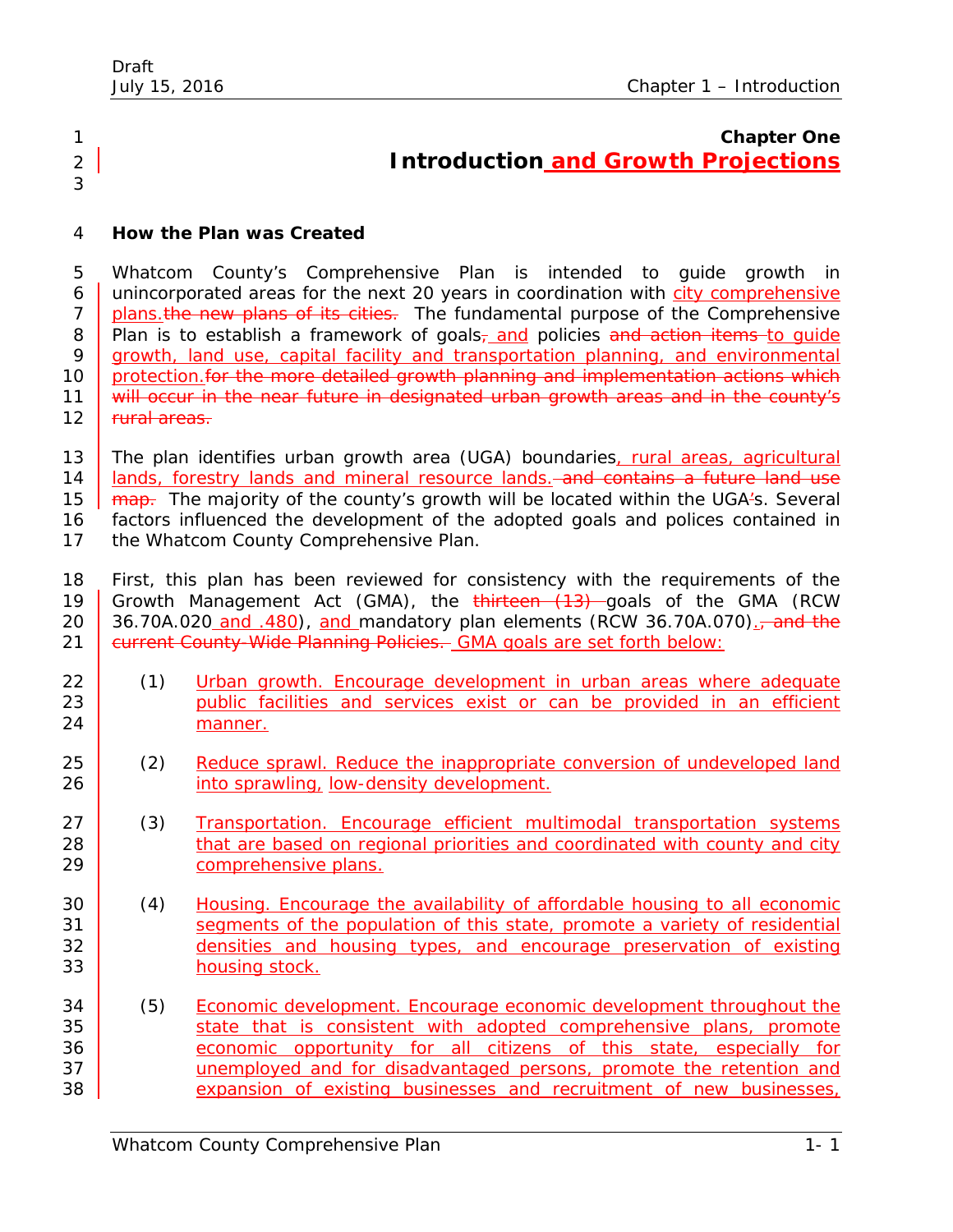| 1<br>$\overline{2}$<br>3<br>4 |      | recognize regional differences impacting economic development<br>opportunities, and encourage growth in areas experiencing insufficient<br>economic growth, all within the capacities of the state's natural resources,<br>public services, and public facilities.                                                             |  |  |  |  |  |  |
|-------------------------------|------|--------------------------------------------------------------------------------------------------------------------------------------------------------------------------------------------------------------------------------------------------------------------------------------------------------------------------------|--|--|--|--|--|--|
| 5<br>6<br>7                   | (6)  | <b>Property rights. Private property shall not be taken for public use without</b><br>just compensation having been made. The property rights of landowners<br>shall be protected from arbitrary and discriminatory actions.                                                                                                   |  |  |  |  |  |  |
| 8<br>9                        | (7)  | Permits. Applications for both state and local government permits should<br>be processed in a timely and fair manner to ensure predictability.                                                                                                                                                                                 |  |  |  |  |  |  |
| 10<br>11<br>12<br>13          | (8)  | Natural resource industries. Maintain and enhance natural resource-based<br>industries, including productive timber, agricultural, and fisheries<br>industries. Encourage the conservation of productive forest lands and<br>productive agricultural lands, and discourage incompatible uses.                                  |  |  |  |  |  |  |
| 14<br>15<br>16<br>17          | (9)  | Open space and recreation. Retain open space, enhance recreational<br>opportunities, conserve fish and wildlife habitat, increase access to<br>natural resource lands and water, and develop parks and recreation<br>facilities.                                                                                               |  |  |  |  |  |  |
| 18<br>19<br>20                | (10) | Environment. Protect the environment and enhance the state's high<br>guality of life, including air and water quality, and the availability of<br>water.                                                                                                                                                                       |  |  |  |  |  |  |
| 21<br>22<br>23                | (11) | Citizen participation and coordination. Encourage the involvement of<br>citizens in the planning process and ensure coordination between<br>communities and jurisdictions to reconcile conflicts.                                                                                                                              |  |  |  |  |  |  |
| 24<br>25<br>26<br>27<br>28    | (12) | Public facilities and services. Ensure that those public facilities and<br>services necessary to support development shall be adequate to serve the<br>development at the time the development is available for occupancy and<br>use without decreasing current service levels below locally established<br>minimum standards. |  |  |  |  |  |  |
| 29<br>30                      | (13) | Historic preservation. Identify and encourage the preservation of lands,<br>sites, and structures that have historical or archaeological significance.                                                                                                                                                                         |  |  |  |  |  |  |
| 31<br>32<br>33                | (14) | Shoreline Management. Per RCW 36.70A.480 Shorelines of the State, the<br>goals and policies of the Shoreline Management Act, as set forth in RCW<br>90.58.020, are added as one of the goals of the Growth Management Act.                                                                                                     |  |  |  |  |  |  |
| 34<br>35<br>36<br>37          |      | Second, through inter-jurisdictional cooperation, Whatcom County has coordinated<br>planning and decision making with various-all levels of government to ensure<br>compatibility of goals and consistency of plans desires, and has made this plan<br>consistent with local plans.                                            |  |  |  |  |  |  |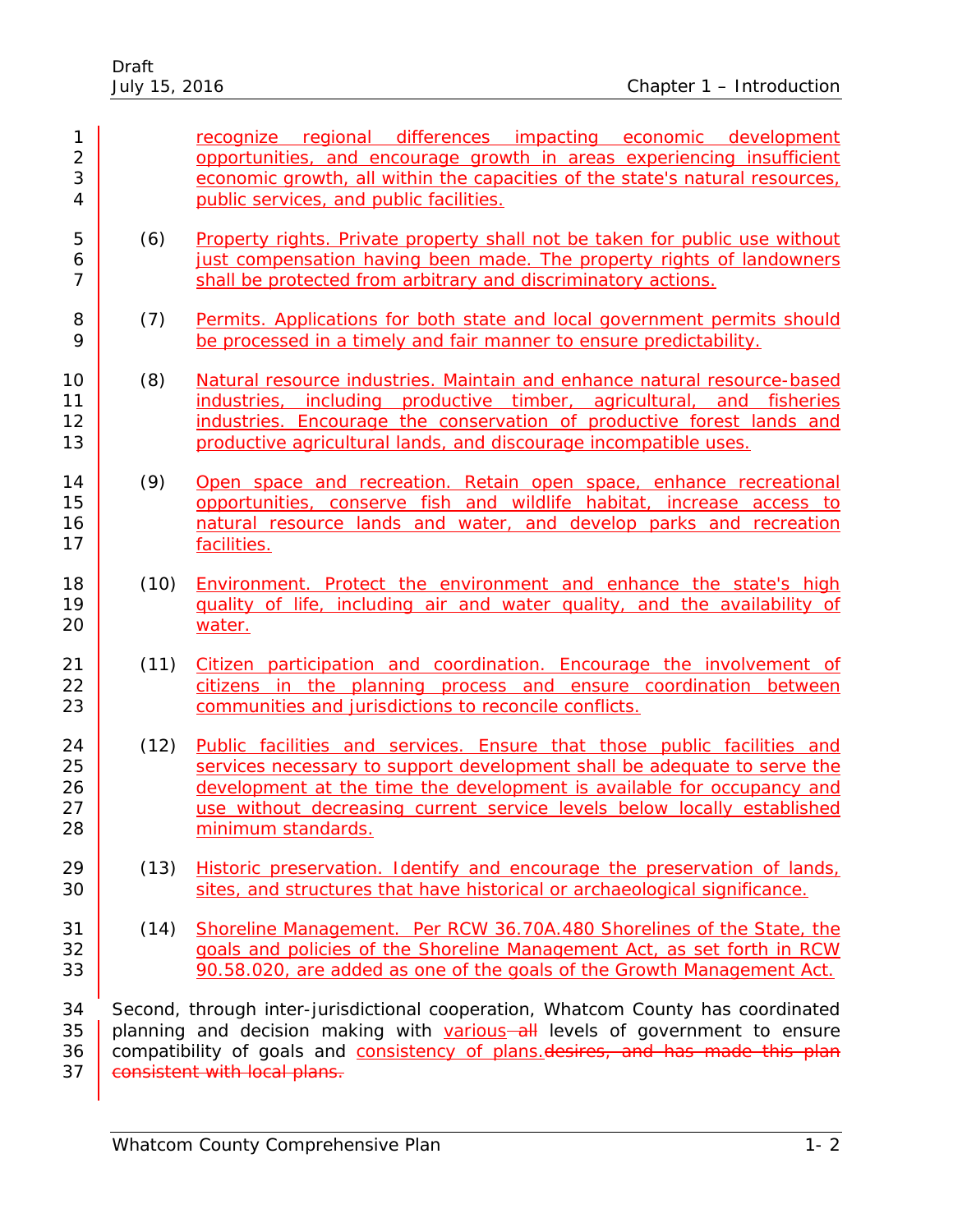1 Third, extensive citizen participation was facilitated through meetings, educational 2 <del>forums, surveys/questionnaires, p</del>resentations, public hearings, and written 3 comments made throughout this process. The Planning Commission and County 4 Council quickly learned that for every group or individual that sought a benefit, 5 | another's rights were potentially impacted. This Plan will probably not satisfy any 6 | <del>one particular group of citizens with strongly held views. It does, however, provide</del> 7 common ground on the most sensitive issues that all sides can stand on, if 8 somewhat uneasily, in the interest of what is best for the County as a whole.

# 9 **County-Wide Planning Policies**

10 The Whatcom County Council, in conjunction with the all local cities, previously 11 adopted a set of County-Wide Planning Policies (see Appendix C). The framework 12 provided by the adopted County-Wide Planning Policies ensures that local planning 13 efforts will be consistent with one another and supportive of regional goals.

# 14 **Whatcom County: The Next Generations**

15 | In April 1993, the County Executive appointed a committee of individuals 16 **representing a broad cross-section of county residents.** Their charge was to 17 produce a graphic and written description of what the people of Whatcom County 18 wanted the county to be in 2010 and beyond. They designed an extensive public 19 | input process to define this vision for the County. The committee's work was 20 supported and facilitated by Planning staff. Staff also provided the committee with 21 | information about GMA requirements and existing conditions in the county. 22 | Information included land use facilities, population, environment, resources, and 23 existing plans and zoning designations. 24 The committee helped staff a booth at the Northwest Washington Fair in August 25 1993. Over 1,500 people visited the booth where they perused displays and maps,

**completed questionnaires, and read newsletters. In June, August, and September, the Visioning Committee hosted sixteen town hall meetings throughout the county** 28 that were attended by over 500 people. Committee members also met with various **community groups to explain the Visioning Process. To encourage public input, over** 

- 30 12,000 surveys were distributed, and by October 1, over 1,000 had been returned. 31 A countywide statistically valid phone survey was conducted which added another
- 32 410 people's opinions to the Visioning Process.

33 The telephone survey and questionnaire data were then analyzed, and the results **| tabulated and summarized by professional survey consultants. By February 1994**, the committee had thoroughly reviewed the data and generated a set of *Visioning Community Value Statements*. These statements are included in Appendix C of 37 | this plan. They were distributed to all committees working on components of the  $\vert$  <del>plan.</del>

<sup>39</sup> The committee then developed four land use alternatives in order to explore and 40 test different ways of expressing the value statements. The four land use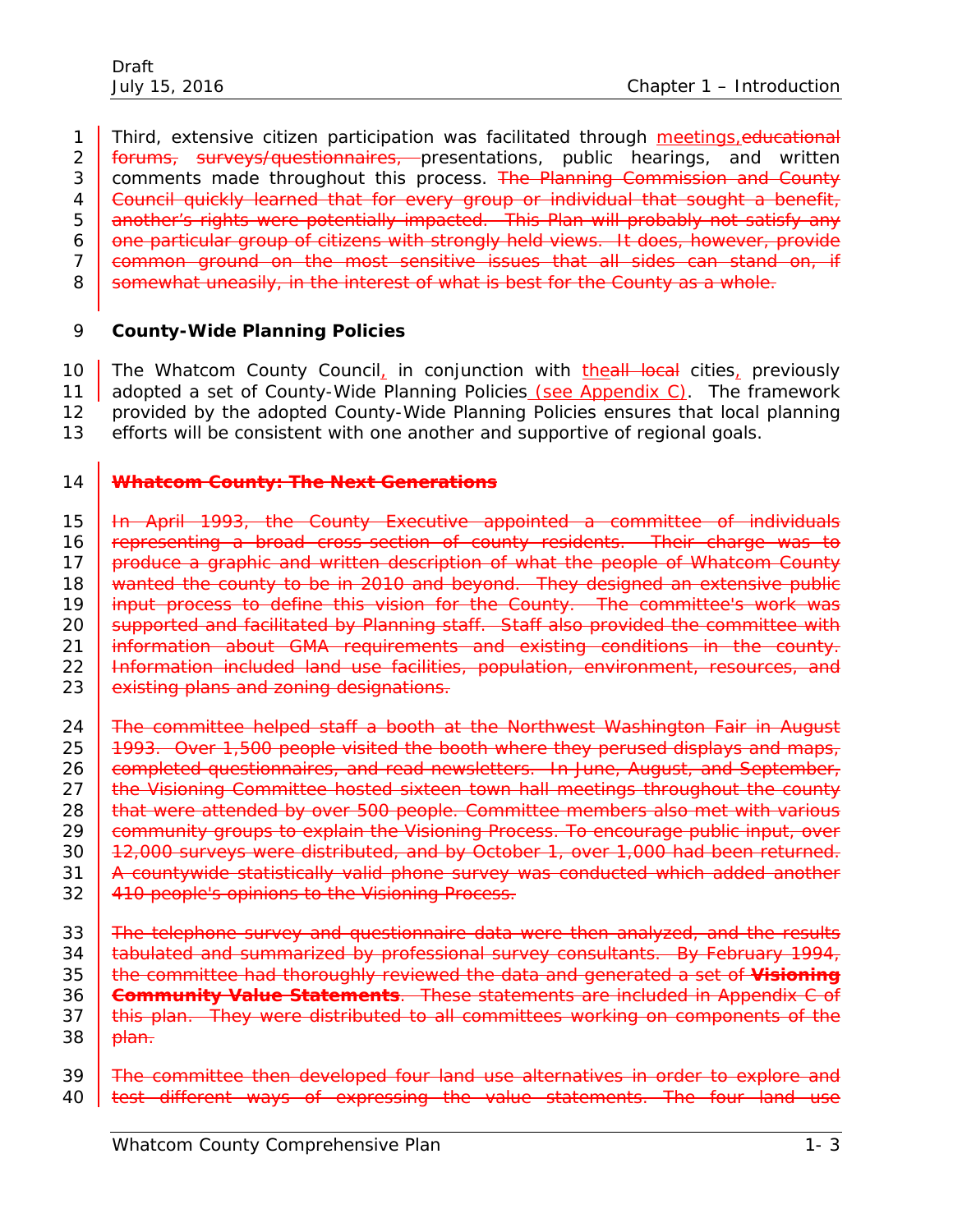1 alternatives were presented around the county in another series of town hall 2 meetings. Finally, in June 1994, the committee produced a recommended land use 3 alternative expressed through written value statements and a conceptual land use 4 **map. The Visioning Community Value Statements and written recommendations** 5 were the basis from which individual committees and Planning staff developed land

- 6 use issues, goals, policies, and action plans as presented to the Planning
- 7 Commission in the November 1994 *Draft Whatcom County Comprehensive Plan*.

# 8 **Whatcom 2031**

9 *Whatcom 2031* is the County's work program for the period 2008 to 2011 to 10 **prepare for the next 20 years of growth and update its Comprehensive Plan** 11 **consistent with GMA. Phase I focused on the required 10-Year UGA Review and** 12 | included developing population and employment forecasts and reviewing land 13 **capacity and UGA boundaries. An EIS addressing four regional growth alternatives** 14 was prepared addressing urban and rural growth patterns to the year 2031. Phase 15 | H will address the required 7-Year Review which is anticipated to involve a broader 16 <u>Feview of the Comprehensive Plan elements in relation to GMA amendments and</u> 17 **other required topics.** 

# 18 **Other Growth Management Committees**

19 Gitizen committees were used extensively to develop this plan in the 1990s. 20 Almost all of the elements of the plan were generated using input from appointed 21 *eitizen committees.* Each committee was given the results of surveys and town hall 22 meetings from the *Whatcom County: The Next Generations*. Each committee spent 23 countless hours reviewing background material, identifying issues, generating goals 24 and policies, and, in some cases, action plans. Committees and committee 25 members are listed in the front of this document. For the purposes of updating the 26 Urban Growth Areas (UGAs) in 2009, and as Phase I of the *Whatcom 2031* 27 comprehensive plan update process, the Growth Management Coordinating Council 28 GMCC) was formed in 2008. This committee was composed of elected officials 29 **From all the affected jurisdictions including one representative from each of the** 30 **small cities, two from Bellingham, and three from Whatcom County. Planning staff** 31 from each of these municipalities met with county staff on a regular basis to review 32 methodologies, data, and policies and provide guidance to the GMCC on these 33 | issues. At its last meeting for the UGA update process on July 1, 2009, the GMCC 34 approved a document showing their recommendations for the Urban Growth Area 35 **Feview. This document was presented to the county planning commission and** 36 county council to provide perspective to their decision-making process.

38 **plan will be revised and updated as part of that process.** 

<sup>37</sup> The Whatcom 2031 process will be on-going through 2011 and the comprehensive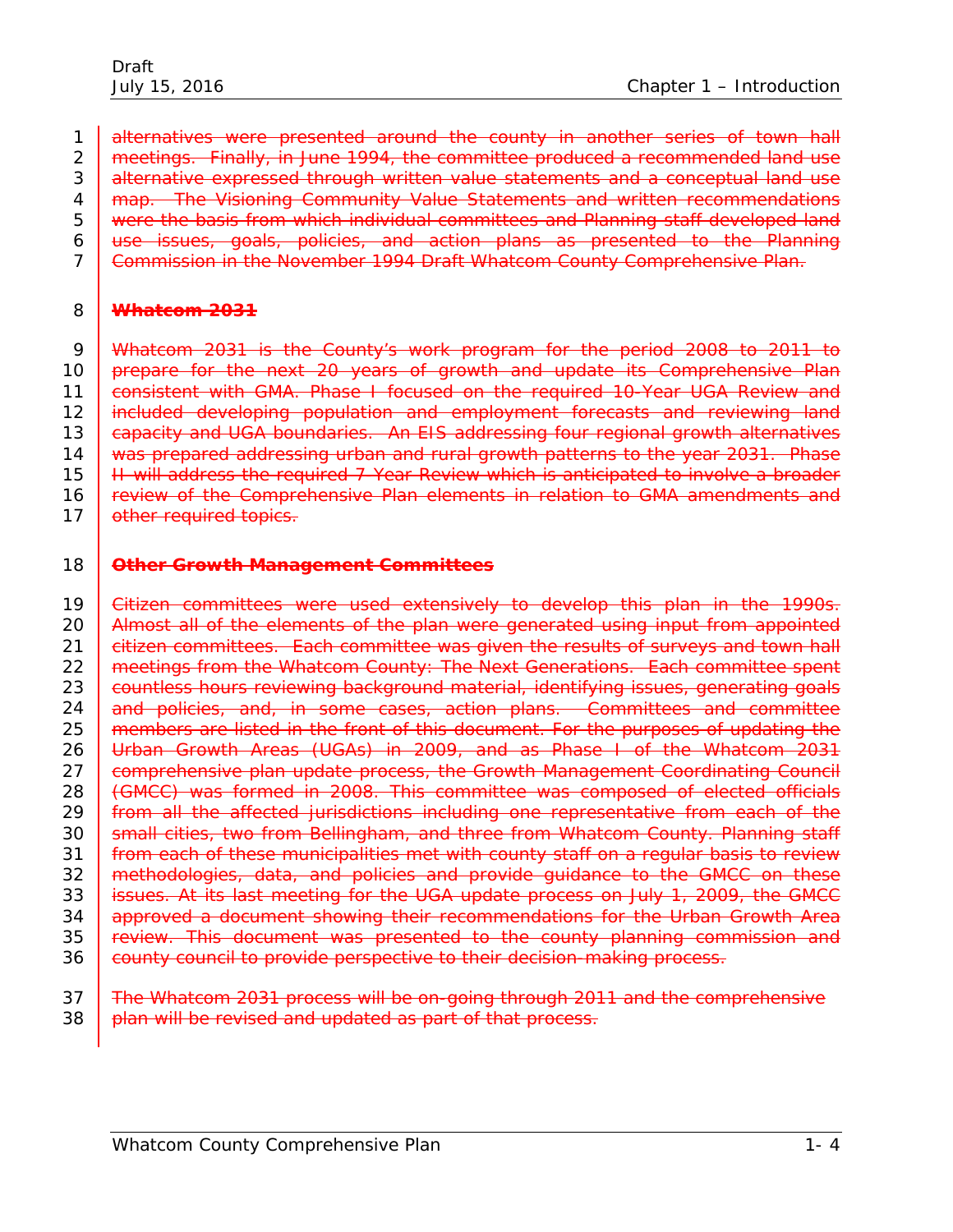# 1 **Original Adoption and Amendments**

2 The County Council adopted the Whatcom County Comprehensive Plan in May of 3 1997. Since then, amendments have been made on an annual basis. Additionally, a 4 comprehensive plan update took place in 2005, a UGA review occurred in 2009 and 5 a combined comprehensive plan update and UGA review occurred in 2016 as 6 required by RCW 36.70A.130. the periodic review of the comprehensive plan for 7 **consistency with the GMA, required by RCW 36.70A.130, is occurring over a three-**8 year period from 2008-2011 and is called *Whatcom 2031*.

# 9 **GMA Goals, County-Wide Planning Policies, and Visioning Community Value**  10 **Statements**

 Every chapter in this plan was reviewed for consistency with the *GMA Planning Goals*, *the County-Wide Planning Policies*, and *the Visioning Community Value Statements* generated by the Visioning Process. Each individual chapter describes **how consistency was achieved. The connections between this plan's goals and** 15 policies, and the goals, policies, and value statements of the other documents are evaluated in the *Environmental Impact Statement* for this plan. 17 | For the complete text of the GMA Planning Goals, the County-Wide Planning

18 | Policies, and the Visioning Community Value Statements, see Appendix C of this

19 | <del>plan.</del>

# 20 **Introducing Whatcom County**

21 Whatcom County lies in the northwest corner of both the State of Washington and 22 the coterminous United States. It is bounded on the north by the Canadian border, 23 on the east by Okanogan County, on the south by Skagit County, and on the west 24 by the Strait of Georgia and Bellingham Bay. These borders enclose large parts of 25 the Mount Baker National Forest and the North Cascades National Park, which take 26 up about two-thirds of Whatcom County's total area. All but a few residents live in 27 the western third of the county. Bellingham<del>, with an estimated 2008 population of</del> 28  $\sqrt{75,750}$  (89,284 with unincorporated UGA), is Whatcom County's largest city. Other 29 cities include Blaine, Everson, Ferndale, Lynden, Nooksack, and Sumas, and there 30 are three unincorporated UGAs and several smaller unincorporated communities.

 Two Indian reservations and associated trust lands are located within Whatcom County's borders. The Lummi Nation reservation is on the Lummi Peninsula and Portage Island on the western side of the county; the Nooksack Tribe reservation 34 and trust lands includecomprise several parcels along the Nooksack River in the west-central area of the county.

36

# 37 **Whatcom County Government**

38 Whatcom County's mission statement is to "promote, enrich and enhance the 39 freedoms, opportunities, health and safety of its citizens. We will provide essential

- 40 and desirable public services in a cost effective and accountable manner. We will
- 41 <u>conduct the public's business and treat all members of our diverse community in a</u>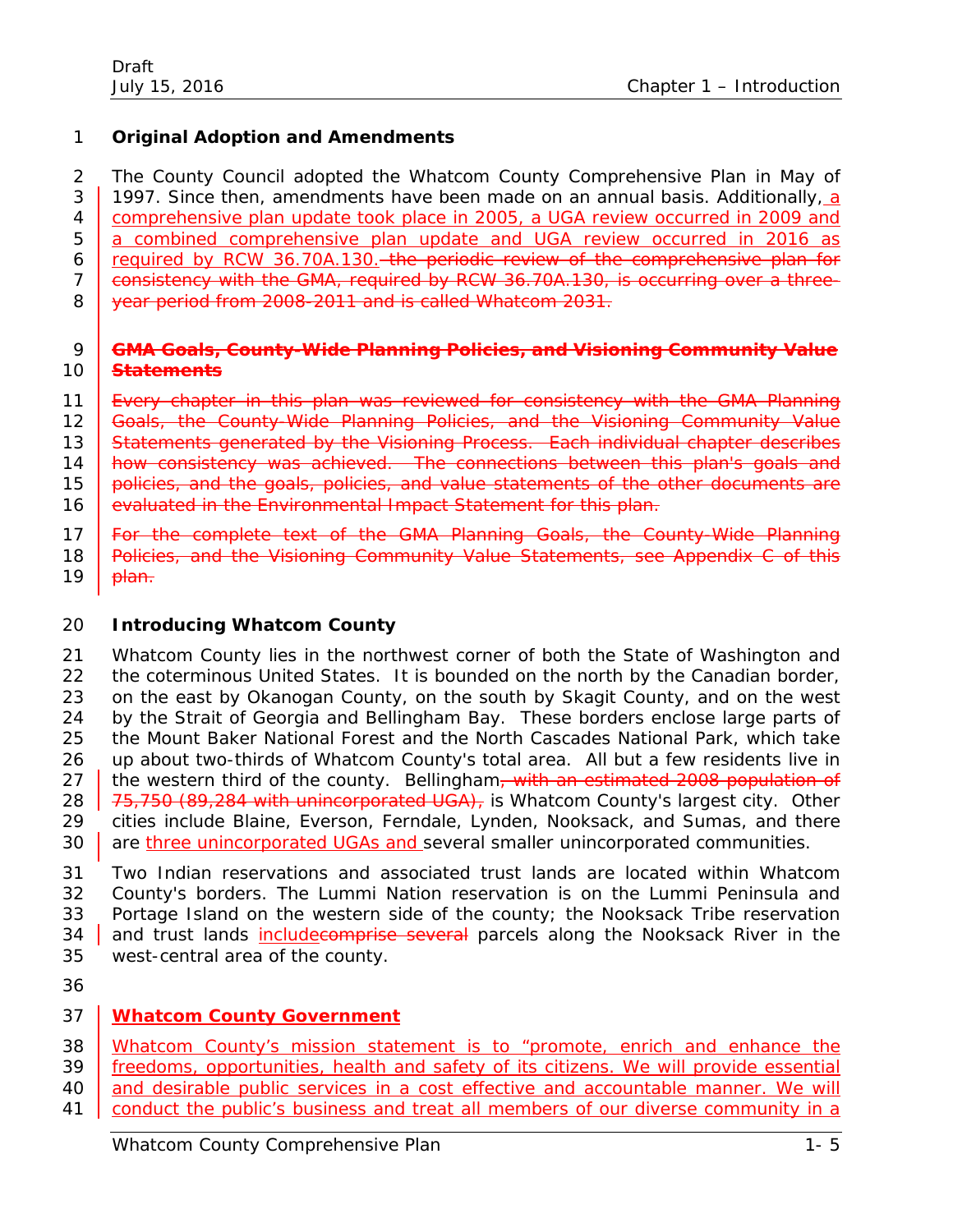| 1                        | courteous and professional manner. We will provide vision, leadership and                                                       |
|--------------------------|---------------------------------------------------------------------------------------------------------------------------------|
| $\overline{2}$           | responsiveness while addressing community issues and conducting the business of                                                 |
| 3                        | the people. We will encourage community involvement in public issues while                                                      |
| $\overline{\mathcal{A}}$ | protecting the rights of the individual and encouraging respect for diversity. We will                                          |
| 5                        | serve as an active catalyst for individuals and other entities to participate in                                                |
| 6                        | achieving a positive future for Whatcom County."                                                                                |
| $\overline{7}$           | Ensure good government through transparency, robust public involvement and                                                      |
| 8                        | ongoing process and performance improvement.                                                                                    |
| 9<br>10                  | Goal 1A:<br>Ensure that government activities, regulations and policies are<br>transparent, accountable and easy to understand. |
| 11                       | <b>Policy 1A-1: Integrate and simplify all documents using the "Federal Plain Language"</b>                                     |
| 12                       | Guidelines" available at www.plainlanguage.gov to make them more                                                                |
| 13                       | understandable and user-friendly.                                                                                               |
| 14                       | Policy 1A-2: Benchmark the County's performance against itself and other                                                        |
| 15                       | comparable jurisdictions. Develop and publish reports on key                                                                    |
| 16                       | performance metrics.                                                                                                            |
| 17                       | Policy 1A-3: Ensure all acronyms and abbreviations used in public documents have                                                |
| 18                       | clearly defined and readily accessible explanations.                                                                            |
| 19                       | Policy 1A-4: Maintain a user-friendly, intuitive, and helpful website.                                                          |
| 20                       | Policy 1A-5: Ensure forms, permits, applications, and similar documents are readily                                             |
| 21                       | available to the public and are updated often to reflect changes to                                                             |
| 22                       | regulations and contact information. These documents should be                                                                  |
| 23                       | present on the County website and cross-referenced appropriately so                                                             |
| 24                       | the public can easily find and access them.                                                                                     |
| 25                       | Policy 1A-6: Use technological tools, such as Geographic Information Systems                                                    |
| 26                       | (GIS), to make information easily accessible to the public.                                                                     |
| 27                       | Policy 1A-7: Respond to inquiries from the public in a timely, professional, and                                                |
| 28                       | courteous manner.                                                                                                               |
| 29                       | Policy 1A-8: No rule, regulation, restriction, or requirement shall be imposed by the                                           |
| 30                       | County that is not embodied in local, state, or federal law.                                                                    |
| 31                       | Population                                                                                                                      |

 Population growth in Whatcom County since the arrival of the first Euro-American immigrants in the 1850s has been driven largely by in-migration of people from other sections of the state and country. **Table 1** displays the growth of population in Whatcom County from 1910 to 20102000, and **Table 2** shows the estimated 36 growth figures for each year of the current decade. These tables indicate a steady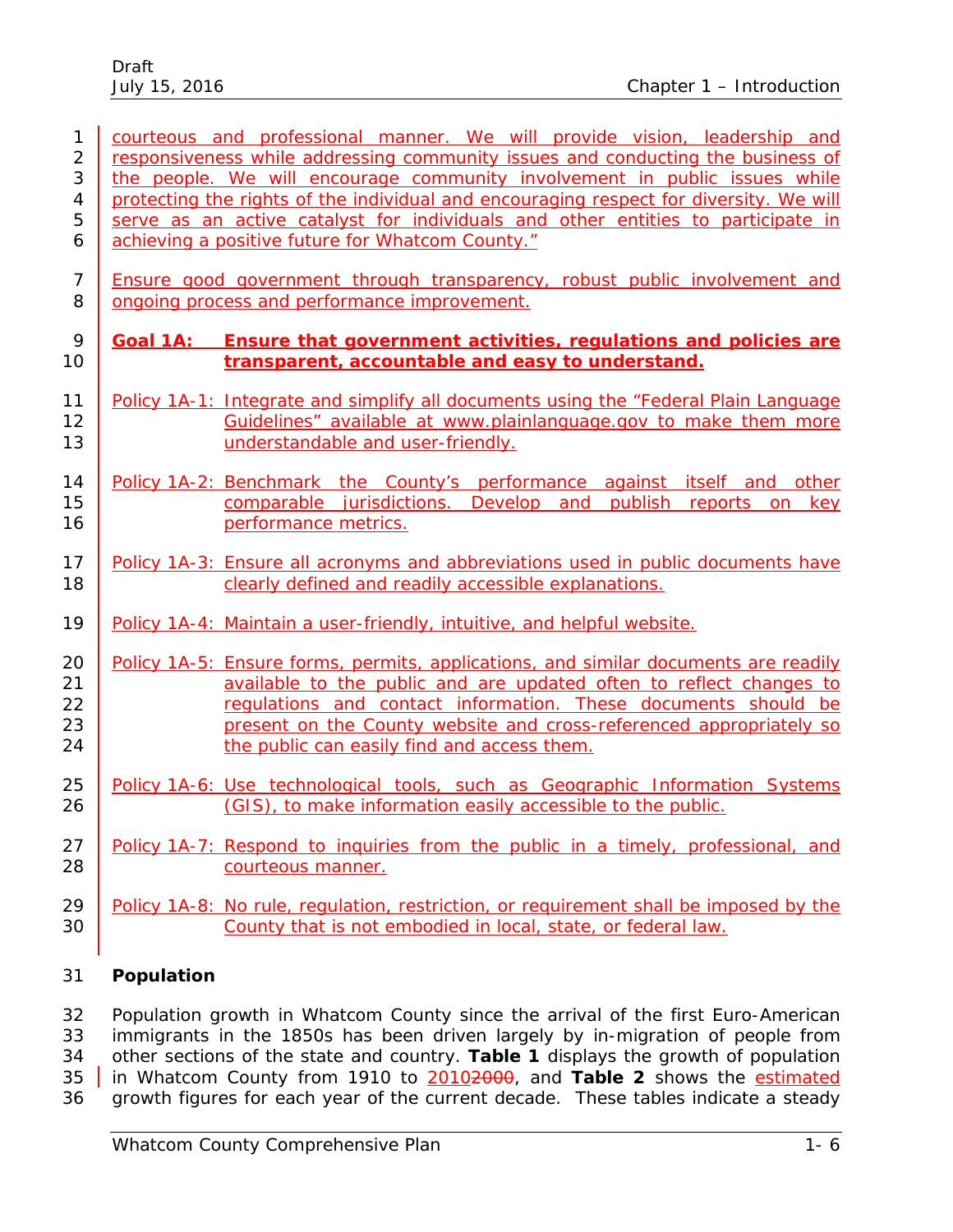increase in population over time, with varying rates of growth often driven by factors external to Whatcom County such as international events or changes in technology and transportation. Approximately 73% of the population growth 4 between 1980<del>1960</del> and 2013<del>2000</del> was due to in-migration of people from outside the area seeking jobs, life styles, and/or amenities found in Whatcom County. **Figure 1** below shows net migration fluctuating significantly over time.

7 It should be noted that the first decade of planning under the Growth Management 8 Act (1990-2000) accompanied the reversal of a 30-year trend from 1960-1990 9 where unincorporated areas grew faster than cities. From 1990 to 2000, cities grew 10 at a more rapid rate than unincorporated areas for the first time since the 11 1950's. The trend of faster city growth continued between 2000-2010.

|  |  | 12 Table 1. Population Growth in Whatcom County, 1910-20102000 |  |  |  |  |  |
|--|--|----------------------------------------------------------------|--|--|--|--|--|
|--|--|----------------------------------------------------------------|--|--|--|--|--|

| <b>YEAR</b> | <b>TOTAL</b><br><b>COUNTY</b><br><b>POPULATION</b> | <b>AVERAGE</b><br><b>ANNUAL</b><br><b>RATE OF</b><br><b>GROWTH</b> | UNINCORP-<br><b>ORATED</b><br><b>POPULATION</b> | <b>AVERAGE</b><br><b>ANNUAL</b><br><b>RATE OF</b><br><b>GROWTH</b> | <b>COMBINED</b><br><b>POPULATION</b><br>OF CITIES* | <b>AVERAGE</b><br><b>ANNUAL</b><br><b>RATE OF</b><br><b>GROWTH</b> |
|-------------|----------------------------------------------------|--------------------------------------------------------------------|-------------------------------------------------|--------------------------------------------------------------------|----------------------------------------------------|--------------------------------------------------------------------|
| 1910        | 49,511                                             |                                                                    | 20,183                                          |                                                                    | 29,328                                             |                                                                    |
| 1920        | 50,600                                             | 0.2%                                                               | 19,621                                          | $-0.3%$                                                            | 30,979                                             | 0.5%                                                               |
| 1930        | 59,128                                             | 1.6%                                                               | 23,112                                          | 1.7%                                                               | 36,016                                             | 1.5%                                                               |
| 1940        | 60,355                                             | 0.2%                                                               | 25,860                                          | 1.1%                                                               | 34,495                                             | $-0.4%$                                                            |
| 1950        | 66,733                                             | 1.0%                                                               | 26,462                                          | 0.2%                                                               | 40,271                                             | 1.6%                                                               |
| 1960        | 70,317                                             | 0.5%                                                               | 25,990                                          | $-0.2%$                                                            | 44,327                                             | 1.0%                                                               |
| 1970        | 81,983                                             | 1.5%                                                               | 34,004                                          | 2.7%                                                               | 47,979                                             | 0.8%                                                               |
| 1980        | 106,701                                            | 2.7%                                                               | 48,622                                          | 3.6%                                                               | 58,079                                             | 1.9%                                                               |
| 1990        | 127,780                                            | 1.8%                                                               | 59,187                                          | 2.0%                                                               | 68,593                                             | 1.7%                                                               |
| 2000        | 166,826<br>166,814                                 | 2.7%                                                               | 74,231                                          | 2.3%                                                               | 92,595<br>92,583                                   | 3.0%                                                               |
| 2010        | 201,140                                            | 1.9%                                                               | 87,065                                          | 1.6%                                                               | 114,075                                            | 2.1%                                                               |

14 \*Cities include Bellingham, Blaine, Everson (since 1930), Ferndale, Lynden, Nooksack (since 1920), and Sumas

Source: US Census

 $\frac{13}{14}$ <br> $\frac{15}{15}$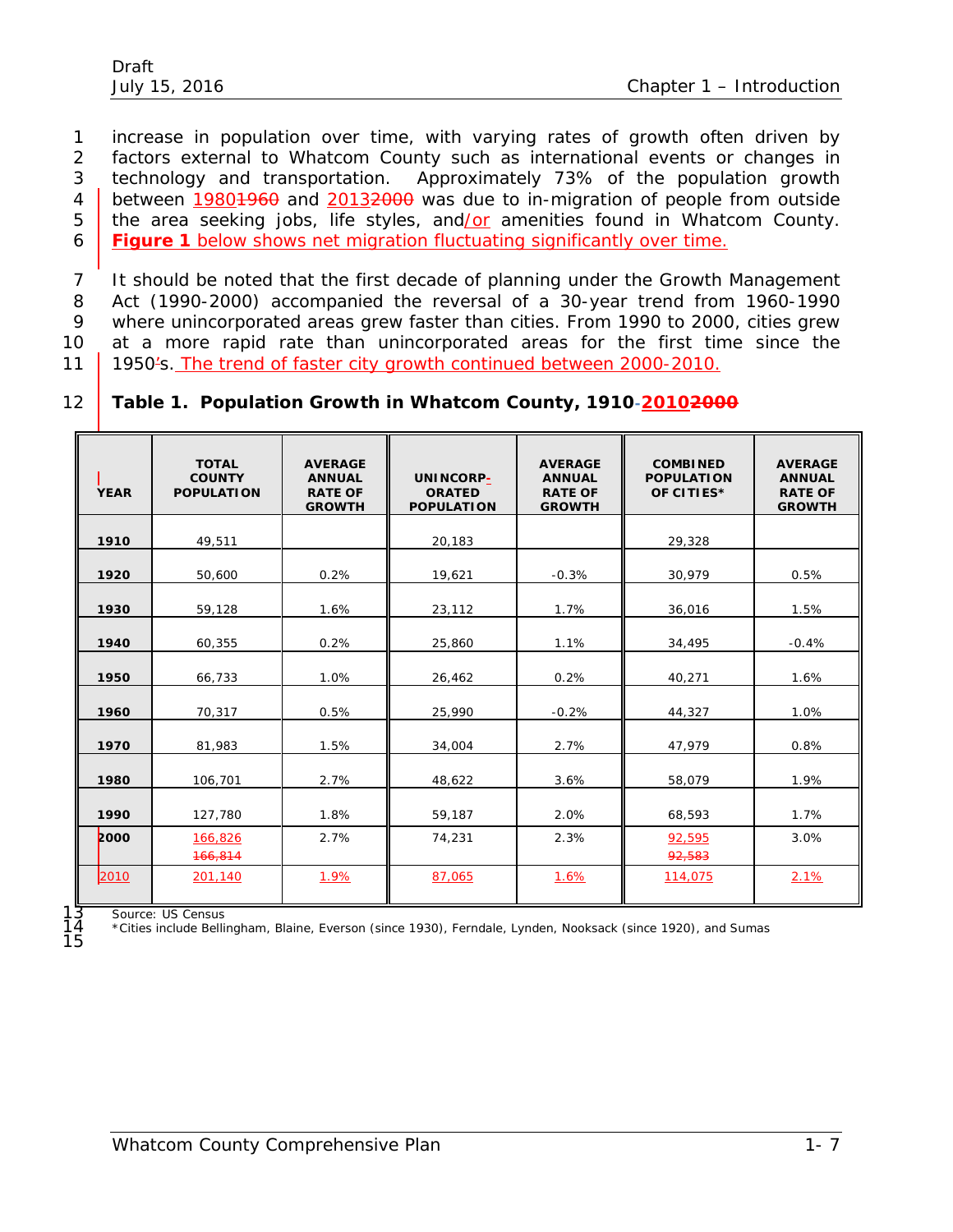# **Table 2. Estimated Population Growth in Whatcom County, 2010-**

# **20132000-2008**

| <b>YEAR</b>        | <b>TOTAL</b><br><b>COUNTY</b><br><b>POPULATION</b>                                                                                                                              | <b>ANNUAL</b><br><b>RATE OF</b><br><b>GROWTH</b> | <b>UNINCORPORATED</b><br><b>POPULATION</b> | <b>ANNUAL</b><br><b>RATE OF</b><br><b>GROWTH</b> | <b>COMBINED</b><br><b>POPULATION</b><br>OF CITIES* | <b>ANNUAL</b><br><b>RATE OF</b><br><b>GROWTH</b> |  |  |
|--------------------|---------------------------------------------------------------------------------------------------------------------------------------------------------------------------------|--------------------------------------------------|--------------------------------------------|--------------------------------------------------|----------------------------------------------------|--------------------------------------------------|--|--|
| <del>2000</del>    | 166,184                                                                                                                                                                         |                                                  | 74,231                                     |                                                  | 92,583                                             |                                                  |  |  |
| <del>2001</del>    | <del>170,600</del>                                                                                                                                                              | 2.27%                                            | 75,682                                     | 1.95%                                            | 94,918                                             | 2.52%                                            |  |  |
| 2002               | 172,200                                                                                                                                                                         | .94%                                             | 76,718                                     | 1.37%                                            | 95,482                                             | <del>.59%</del>                                  |  |  |
| <del>2003</del>    | <del>174.500</del>                                                                                                                                                              | <del>1.3%</del>                                  | 77,796                                     | 1.4%                                             | 96.704                                             | <del>1.3%</del>                                  |  |  |
| 2004               | <del>177,300</del>                                                                                                                                                              | 1.6%                                             | 78,746                                     | <del>1.2%</del>                                  | 98,554                                             | 4.9%                                             |  |  |
| <del>2005</del>    | 180,800                                                                                                                                                                         | 2.0%                                             | 79,848                                     | 1.4%                                             | 100,952                                            | 2.4%                                             |  |  |
| <del>2006</del>    | <del>184,300</del>                                                                                                                                                              | <del>1.9%</del>                                  | 81,066                                     | 1.5%                                             | <del>103,234</del>                                 | 2.3%                                             |  |  |
| <del>2007</del>    | <del>188,300</del>                                                                                                                                                              | 2.2%                                             | 82,309                                     | 1.5%                                             | 105,991                                            | 2.7%                                             |  |  |
| <del>2008</del>    | 491,000                                                                                                                                                                         | 1.4%                                             | 83,911                                     | 4.9%                                             | 107,089                                            | 4.0%                                             |  |  |
| 2010               | 201,140                                                                                                                                                                         |                                                  | 87,065                                     |                                                  | 114,075                                            |                                                  |  |  |
| <u>2011</u>        | 202,100                                                                                                                                                                         | 0.48%                                            | 87,535                                     | 0.54%                                            | 114,565                                            | 0.43%                                            |  |  |
| 2012               | 203,500                                                                                                                                                                         | 0.69%                                            | 87,921                                     | 0.44%                                            | 115,579                                            | 0.89%                                            |  |  |
| 2013               | 205,800                                                                                                                                                                         | 1.13%                                            | 88,276                                     | 0.40%                                            | 117,524                                            | 1.68%                                            |  |  |
| 3<br>$\frac{4}{5}$ | Source: Washington State Office of Financial Management (2013 <del>June 29, 2009</del> )<br>*Cities include Bellingham, Blaine, Everson, Ferndale, Lynden, Nooksack, and Sumas. |                                                  |                                            |                                                  |                                                    |                                                  |  |  |

 

- 
- 
- 
- 
- 
- 
- 
- 
- 
- 
- 
- 
- 
- 
- 
-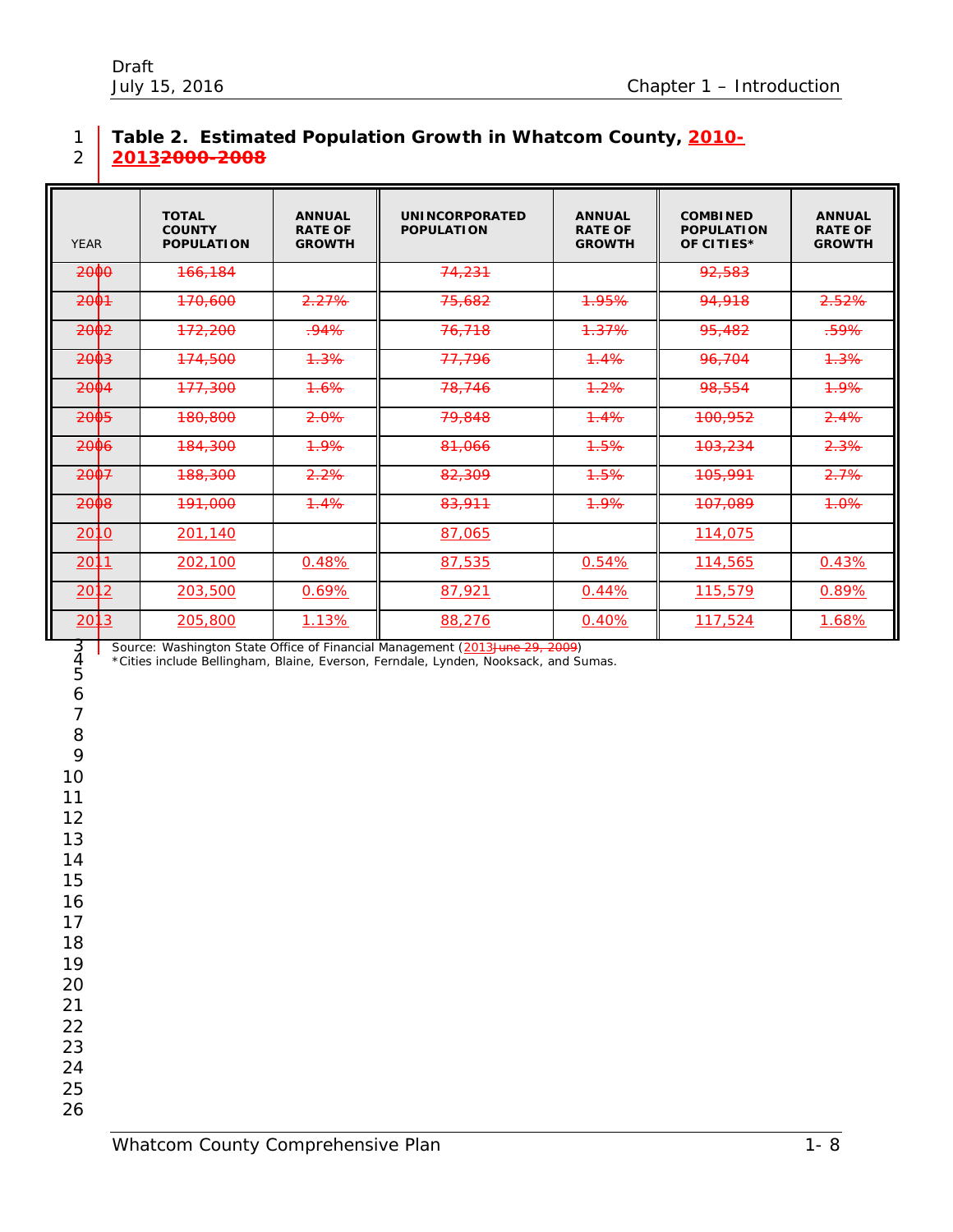



# 1 **Figure 1. Natural Increase and Net Migration in Whatcom County**



5 Between 1997 and 2007, the total population of Whatcom County had grown at an 6 average annual rate of 1.83% per year with the incorporated cities growing at an 7 annual rate of 1.86% and the unincorporated areas (including the urban areas of 8 **Birch Bay and Columbia Valley) growth at 1.50% per year (source: OFM). The total** 9 **2007** estimated population was 188,300 and the 2008 estimated population of 10 Whatcom County is 191,000.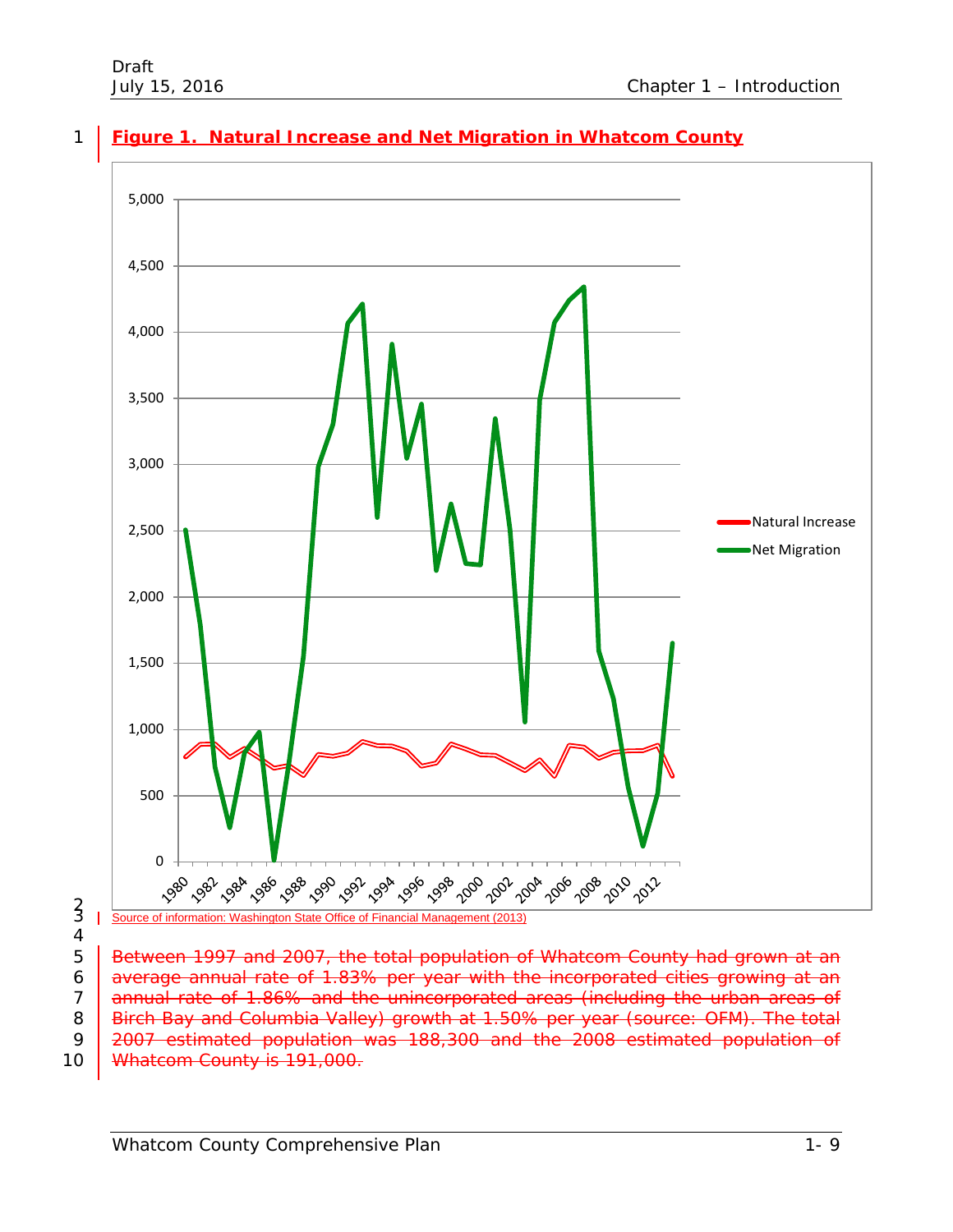1 More than half of all Whatcom County residents live in cities. **Map 1-1** displays the 2 20102000 population density for Whatcom County. The highest densities are in 3 and around cities, though there are other small centers of medium to high 4 population density such as the ones at Sudden Valley, Birch Bay, Columbia 5 Valley Paradise Lakes near Kendall, and along the Guide Meridian. Approximately 6 68% of the Whatcom County population lived in cities and urban growth areas in 7 2013. The 2000 Census data showed 92,583 people, or about 55.5% of the county's 8 total population, living inside the city limits of Whatcom County's seven 9 incorporated cities. Another 13,920 people were living near the cities in city urban 10 growth areas (derived from *Whatcom County Population and Economic Forecasts*, 11 | ECONorthwest, May 2003, Table 3-2 and Census counts). Counting these 12 **heighborhoods, the urban population was about 64% of the county total.** 

13 **Population Projections**

14 Projections of future population size are an essential component of land use 15 planning. As required by RCW 36.70A.110, in 2012<del>2007</del>, the Washington State 16 Office of Financial Management (OFM) developed a 20-year population projection 17 for Whatcom County. The OFM projections for 20362029 are provided in Table 3

18 | below:

19

# 20 **Table 3. OFM Population Projections for Whatcom County**

|               | <b>OFM</b><br>Population<br><b>Projections</b><br>for<br>20362029 | Average<br>Annual<br>Growth<br>Rate<br>2013-2036<br><del>2009-2029</del> | <b>Average Annual</b><br>Population<br>Growth<br>2013-2036<br>ഛഛ ഛഛ<br>ZUU ZEAUZ | Total<br>Population<br>Growth<br>2013-2036<br>ാറ്ററ ാറാറ<br>ZUU ZEAUZE |
|---------------|-------------------------------------------------------------------|--------------------------------------------------------------------------|----------------------------------------------------------------------------------|------------------------------------------------------------------------|
| Low           | 225,580                                                           | 0.4%                                                                     | 860                                                                              | 19,780                                                                 |
|               | 216,300                                                           | <del>0.66%</del>                                                         | <del>1,265</del>                                                                 | 25,300                                                                 |
| <b>Medium</b> | 273,911                                                           | 1.3%                                                                     | 2,961                                                                            | 68,111                                                                 |
|               | <del>258,448</del>                                                | <del>1.77%</del>                                                         | 3,372                                                                            | 67,448                                                                 |
| High          | 330,869                                                           | 2.1%                                                                     | 5,438                                                                            | 125,069                                                                |
|               | <del>318,832</del>                                                | <del>3.35%</del>                                                         | <del>6,392</del>                                                                 | <del>127,832</del>                                                     |

222345<br>22245<br>22227<br>28

21 Source: OFM (2012) and *Whatcom County Population and Employment Projections and Urban Growth Area*  22 *Allocations – Phase I Technical Report,* Berk (2013) 23 *Whatcom County Countywide Population and Employment Extrapolations and Scenarios,* Memo,

 $F$ ebruary 9, 2009.

estimate of 191,000 in 2008 was utilized as a starting point for calculating the 26 average and average annual population growth figures in this table.

The Growth Management Act requires that the County to plan for a 20-year 29 population growth that is based upon OFMthe growth management population 30 projections. by the office of financial management (OFM). The county and each city 31 must include areas and densities sufficient to permit the urban growth that is 32 projected to occur for the succeeding twenty-year period.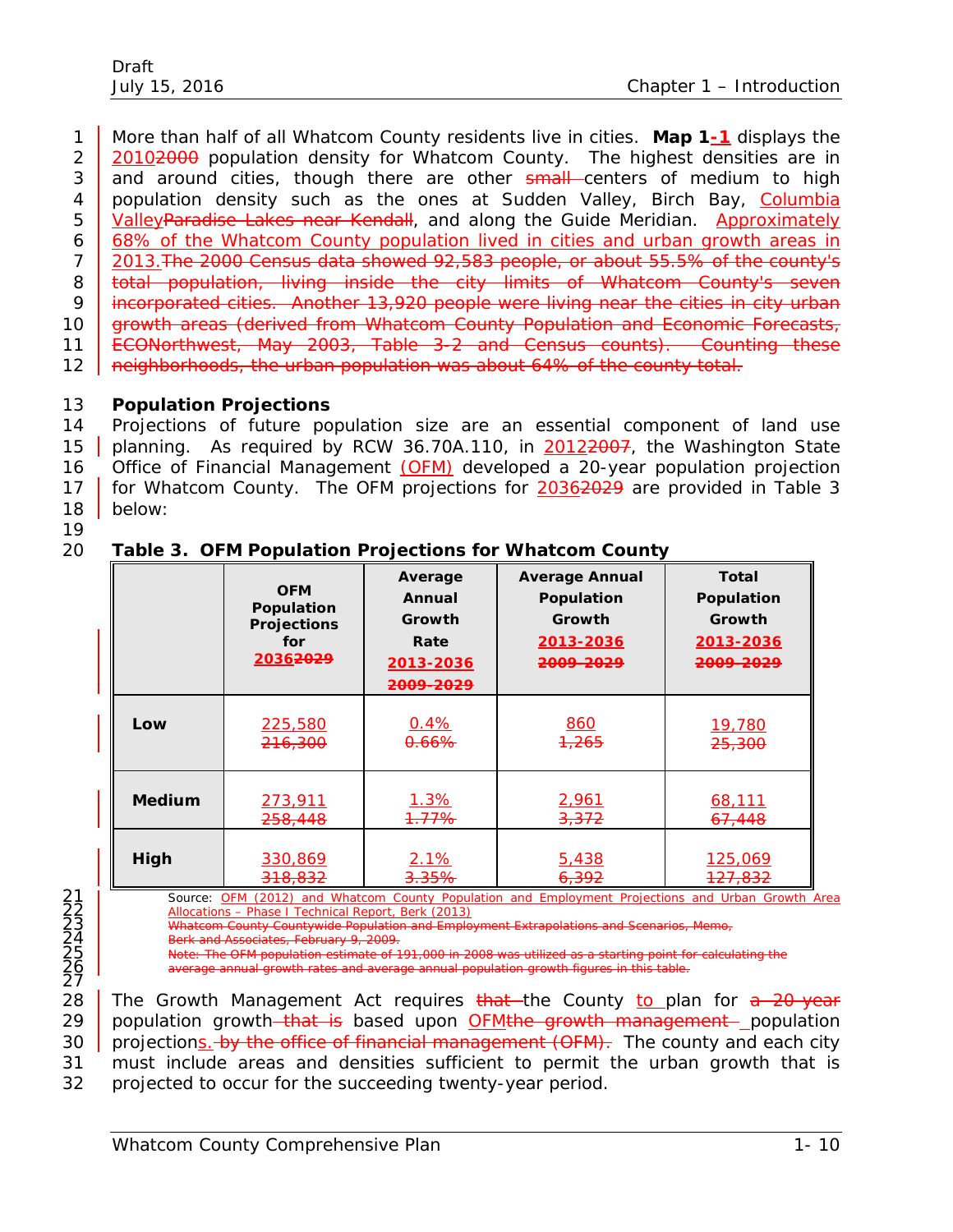1 The County's  $20362029$  population projection of  $275,450247,755$  is within OFM's range and therefore requires no further justification. The rationale for using this 3 figure, which is close to OFM's medium projection, include: an overall slowing trend **for growth in Washington State and Whatcom County**, ensuring an adequate land supply to accommodate growth**,** the need to plan for growth, and the need to protect the quality of life and natural resources in Whatcom County. This population projection is selected for planning purposes only and does not obligate the County to encourage growth. Given past population trends and the requirements of GMA, planning for population growth, whether it occurs or not, is critical for the quality of life, protection of natural resources and economic health of Whatcom County.

11 **Table 4** shows how the total projected 20362029 population would be distributed 12 to UGAs and the area outside UGAs. assuming: 1) that all of the UGAs have been 13 annexed into existing cities; 2) that each urban area receives a share of the 14 **county's overall growth**; and 3) that the portion of growth to urban areas is 15 approximately 85% of county-wide growth, with the balance to unincorporated 16 <u>Fural Whatcom County (areas outside the UGAs, including rural and resource</u> 17 **| lands). The 2008 population estimates – and, by extension, the 2029 population** 18 projections – rely on OFM estimates that were based on 2000 census figures. After 19 **the 2010 census data were released, OFM revised its population estimates for the** 20 vears between 2000 and 2010. As shown in Figure 1, the revised estimate for the 21 total 2008 County population is more than 6,000 persons higher than the one used 22 to develop the Table 4 population projections. OFM did not provide revised 23 estimates for the UGA (or non-UGA) population in the years between 2000 and 24 2010, but Figure 1 shows an estimate of the non-UGA population assuming the 25 proportion of non-UGA population held constant at about 32% of total County 26 population in those years. The revised OFM estimates are shown in Figure 1 for 27 | illustrative purposes only; neither these estimates nor any projections based on 28 them are adopted in this plan. The projections used in Table 4 and elsewhere in this 29 plan will be revised using the most current OFM estimates and projections during 30 | the next UGA review, due in 2016.

 Outside the UGAs there is a large number of undeveloped tax parcels. While it is not clear exactly how many of these tax parcels are legally buildable lots, the total number of potential new dwelling units could theoretically accommodate population growth in excess of the rural population projection. However, because adequate land capacity is available for growth within urban growth areas, growth is not forced into the rural areas. Through the monitoring process described in Policies 2S-5 and 2DD-1 of this plan, the County will evaluate development activity in comparison with these urban and rural growth projections and take action as necessary to address discrepancies if any are identified.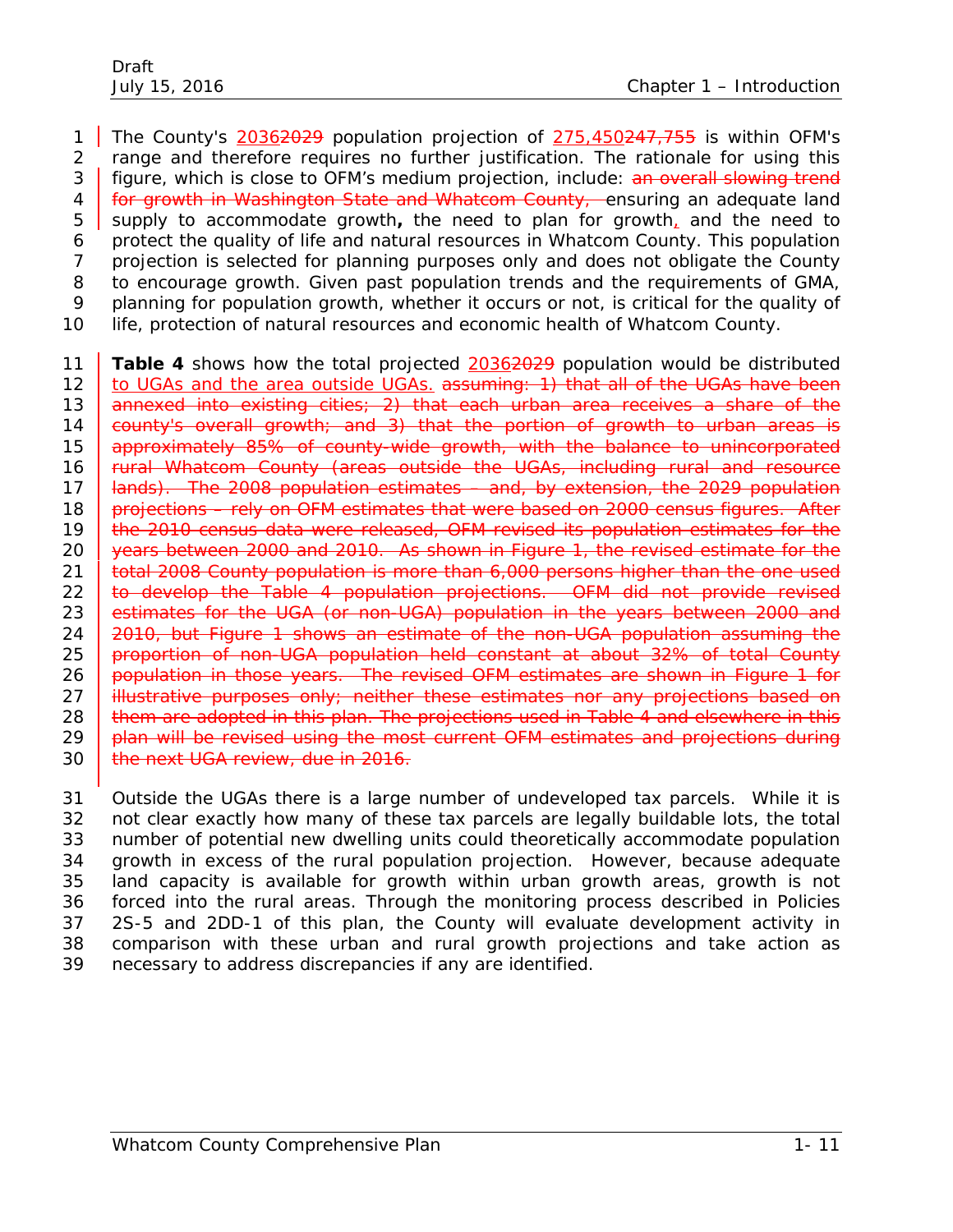|  | Table 4. Whatcom County Population Projections and Distribution |  |
|--|-----------------------------------------------------------------|--|
|  |                                                                 |  |

|                                                                                            | 20132008 UGA<br>Population-<br><b>Cities and</b><br>unincorporated UGAs) | Projected 20362029<br>Population | $2013 -$<br>2036 <del>2008-2029</del><br><b>Net Growth</b> |
|--------------------------------------------------------------------------------------------|--------------------------------------------------------------------------|----------------------------------|------------------------------------------------------------|
| Bellingham                                                                                 | 92,660                                                                   | 123,710                          | 31,050                                                     |
|                                                                                            | 89,284                                                                   | 111,761                          | 22,477                                                     |
| <b>Birch Bay</b>                                                                           | 7,540                                                                    | 12,822                           | 5,282                                                      |
|                                                                                            | 5,290                                                                    | 9,115                            | 3,825                                                      |
| <b>Blaine</b>                                                                              | 5,171                                                                    | 9,585                            | 4,414                                                      |
|                                                                                            | 4,667                                                                    | 8,916                            | 4,249                                                      |
| <b>Columbia Valley</b>                                                                     | 3,103                                                                    | 4,448                            | 1,345                                                      |
|                                                                                            | 3,924                                                                    | 5,000                            | <b>1,076</b>                                               |
| <b>Everson</b>                                                                             | 2,665                                                                    | 3,907                            | 1,242                                                      |
|                                                                                            | 2,395                                                                    | 3,623                            | 1,228                                                      |
| <b>Ferndale</b>                                                                            | 12,758                                                                   | 19,591                           | 6,833                                                      |
|                                                                                            | 12,019                                                                   | 20,707                           | 8,688                                                      |
| Lynden                                                                                     | 12,872                                                                   | 19,275                           | 6,403                                                      |
|                                                                                            | 11,613                                                                   | <del>16,788</del>                | 5,175                                                      |
| <b>Nooksack</b>                                                                            | 1,435                                                                    | 2,425                            | 990                                                        |
|                                                                                            | 7,137                                                                    | 2,081                            | 944                                                        |
| <b>Sumas</b>                                                                               | 1,449                                                                    | 2,323                            | 874                                                        |
|                                                                                            | 7,279                                                                    | 2,072                            | 793                                                        |
| <b>Subtotal</b>                                                                            | 139,696                                                                  | 198,129                          | 58,433                                                     |
|                                                                                            | 131,608                                                                  | 180,063                          | 48,455                                                     |
| <b>Area outside UGAs</b><br><b>Unincorporated</b><br><b>Rural</b><br><b>Whateom County</b> | 66,104<br>59,392                                                         | 77,321<br>67,692                 | 11,217<br>8,300                                            |
| <b>Total Whatcom</b>                                                                       | 205,800                                                                  | 275,450                          | 69,650                                                     |
| County                                                                                     | 191,000                                                                  | 247,755                          | 56,755                                                     |

2 Source: The 2013 total Whatcom County population is from OFM. The Cherry Point UGA, which is not shown in the chart<br>3 above, had an estimated 2013 population of 43 people. Source: Washington Office of Financial Managemen above, had an estimated 2013 population of 43 people. Source: Washington Office of Financial Management (April1, 2009)

<sup>4</sup> 5 6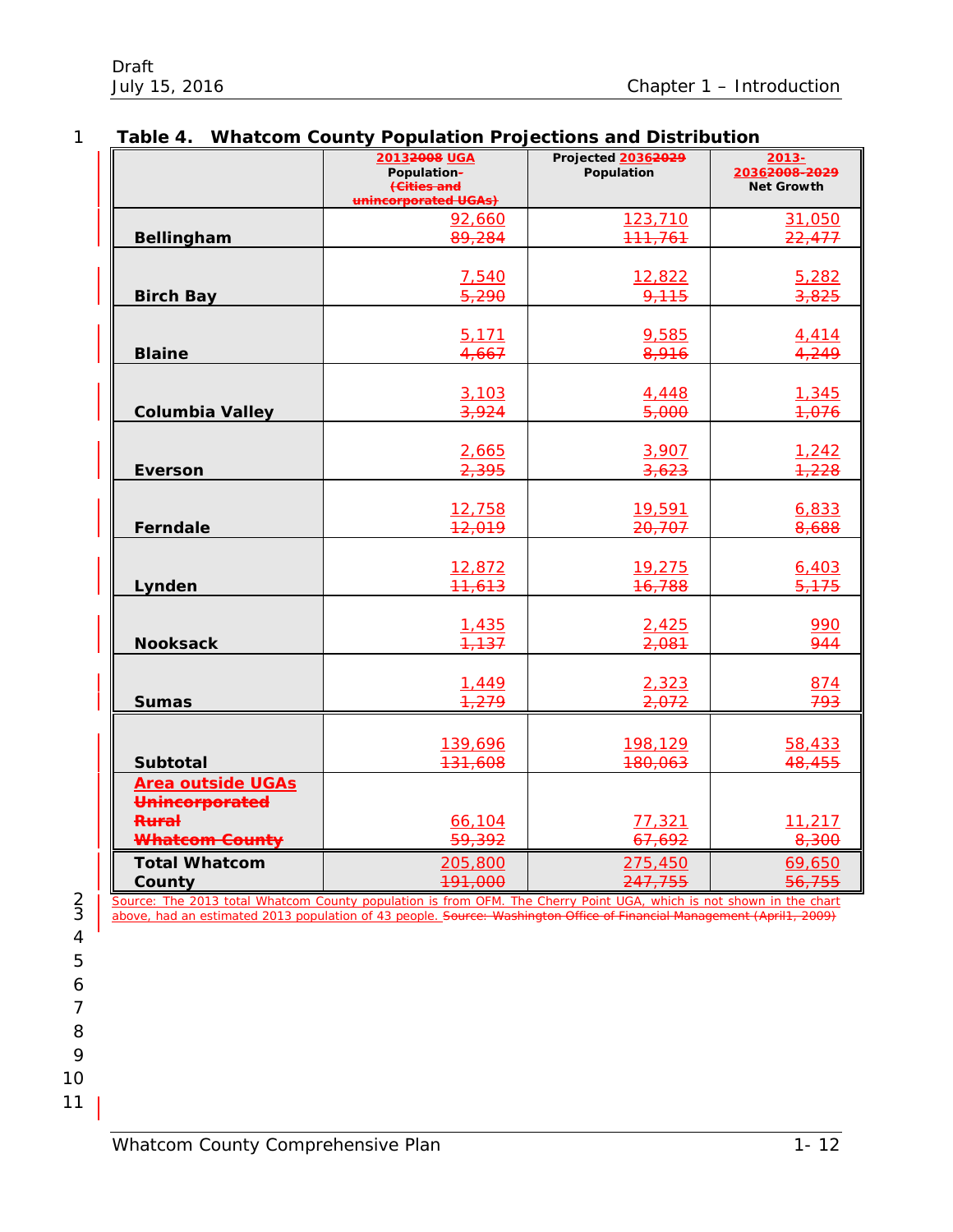#### 1 **Figure 1. Revised OFM Population Estimates and Adopted Population Estimates**



<sup>2</sup>

### 3 **Employment ProjectionsForecasts and Distribution**

 The Growth Management Act requires that comprehensive plans and/or development regulations provide sufficient capacity of land suitable for development within their jurisdictions to accommodate employment growth. In 2009, the Act was amended to ensure that the employment growth accommodated medical, governmental, educational, institutional, commercial and industrial facilities.

10 Whatcom County contracted with ICF Jones & Stokes and Berk and Associates, to 11 develop Countywide Population and Employment Extrapolations and Scenarios, and 12 **then to provide allocation scenarios to the various urban and rural areas. These** 13 employment scenarios were reviewed with cities, the Growth Management 14 Coordinating Council, and their report was first published on September 23, 2008,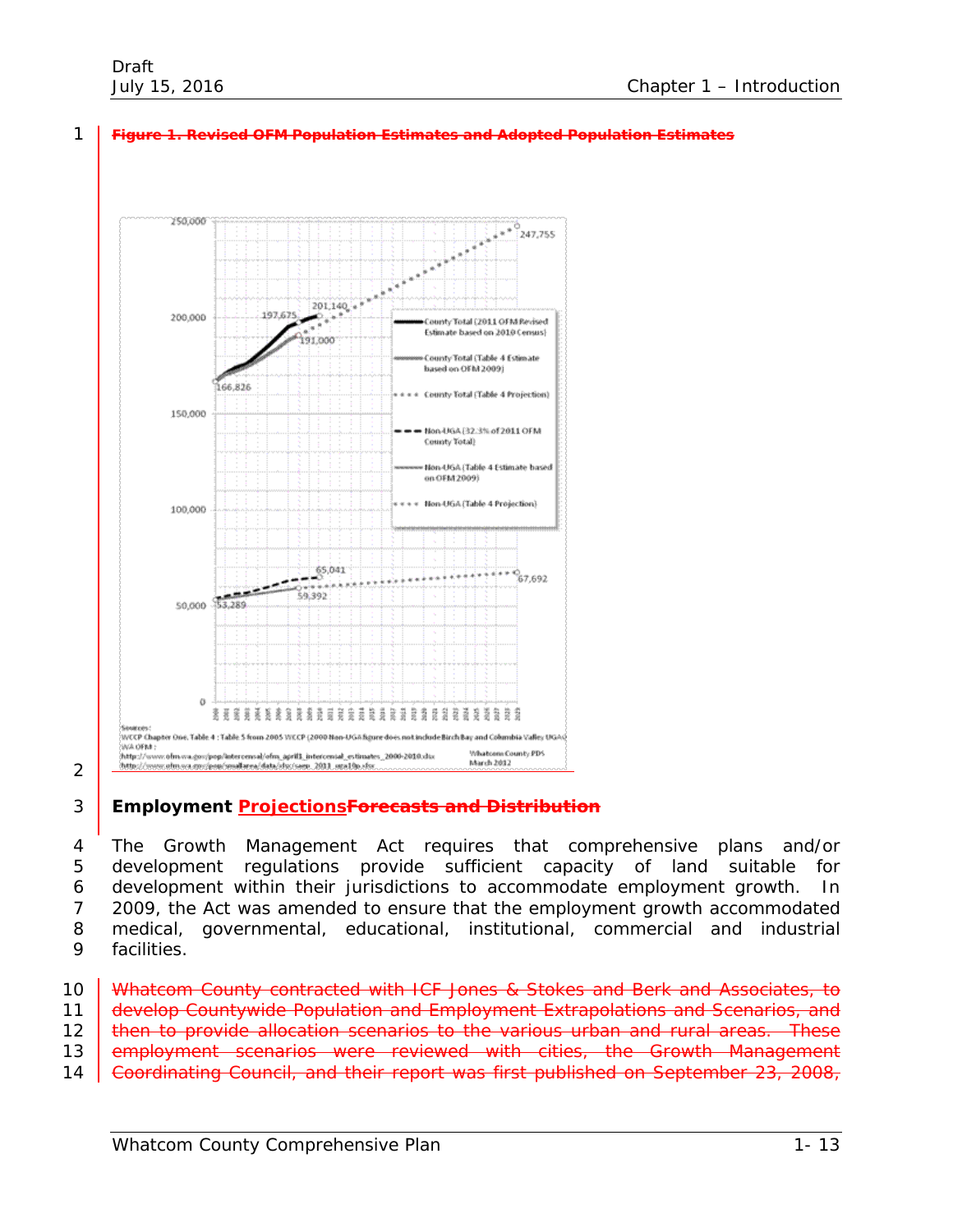1 and later edited and re-published on February 9, 2009 prior to the scoping process 2 for the Environmental Impact Statement on the Urban Growth Area review.

 The employment forecasts considered the various sectors of the labor force in Whatcom County, including construction, finance, government, manufacturing, retail, services, transportation, and wholesale trade. The forecasts also considered the labor participation rate as the proportion of labor to the total population of all ages. For the purpose of Urban Growth Areas, non-agricultural labor force was considered in the forecasts.

9 | After the county-wide employment forecasts were complete, the allocation of that 10 employment to the various urban areas was also developed in a report by Berk and 11 | Associates, published on January 13, 2009. These allocation scenarios considered 12 allocation based on current pattern of job distribution and an alternative approach 13 to allocating job growth distinguishing between regional and local employment 14 growth. Variations on these scenarios were tested in an EIS prepared in 2009.

15 **The common theme recommended by the Growth Management Coordinating** 16 Gouncil was a labor participation rate of 49%. In some urban areas, this rate is 17 either high (Bellingham) or low (Columbia Valley and Birch Bay). City requests for 18 allocation of employment, and the sizing of the Urban Growth Area, Employment 19 allocations were based largely on the local request recognizing the incentives that 20 cities have for larger employment areas (sales tax, property tax). Due to the 21 challenge in designating lands for commercial or industrial development, the 22 allocation of employment allowed for these optimistic scenarios. *if they did not* 23 result in expansion of Urban Growth Areas. If expansion of an Urban Growth Area 24 would be considered for employment purposes, greater justification for the need for 25 employment lands should be required. Table 5 shows the allocation of total non-26 **agricultural** employment to the various Urban Growth Areas and the area outside 27 UGAs.

28

| 29 |  |  |  |
|----|--|--|--|
| 30 |  |  |  |
| 31 |  |  |  |
| 32 |  |  |  |
| 33 |  |  |  |
| 34 |  |  |  |
| 35 |  |  |  |
| 36 |  |  |  |
| 37 |  |  |  |
| 38 |  |  |  |
|    |  |  |  |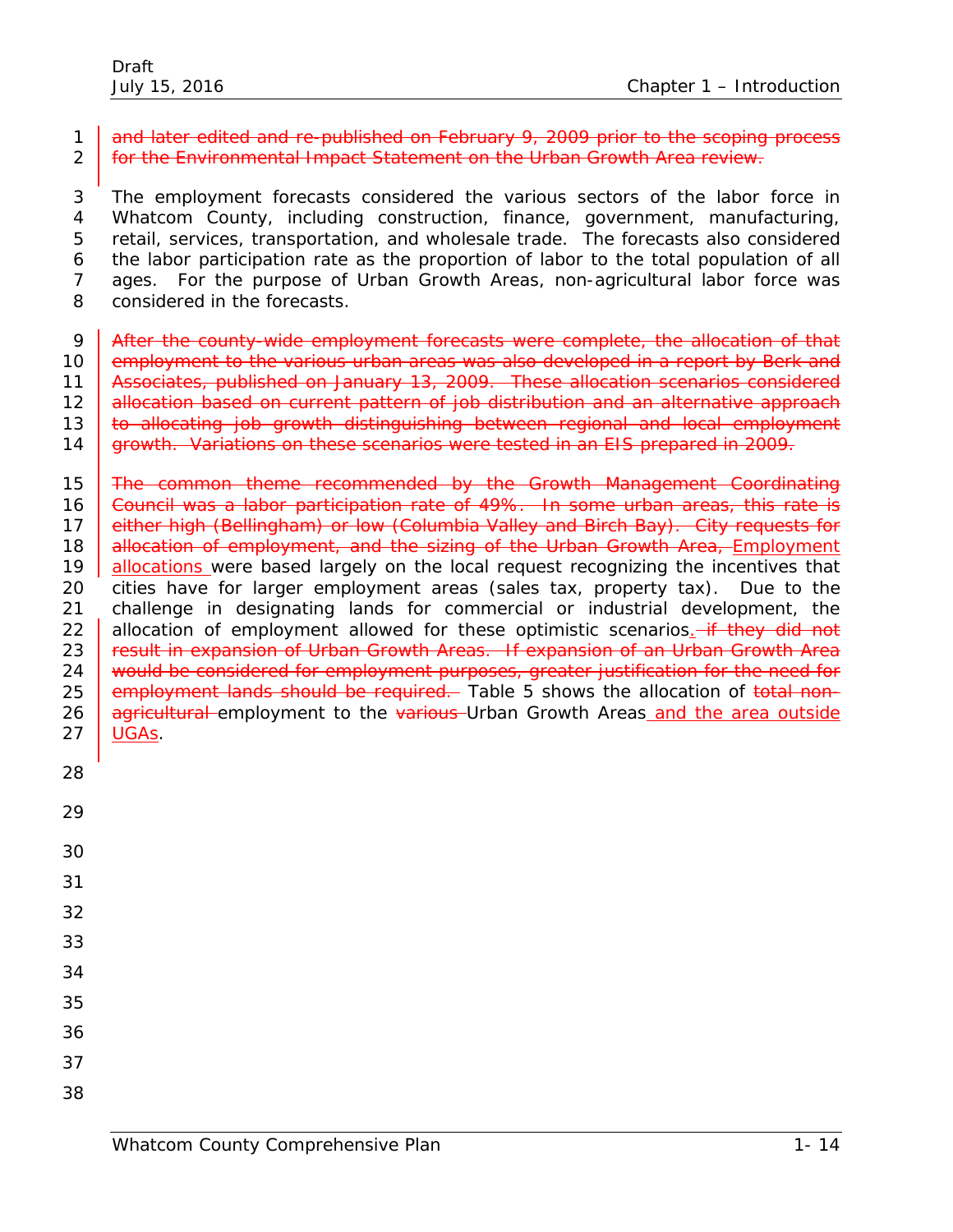|                                | 2008_2013         | 2013-2036<br>Growth | 2029 Total 2036 |
|--------------------------------|-------------------|---------------------|-----------------|
| <b>Study Area</b>              | Employment        | Allocation          | Employment      |
| Bellingham UGA                 | 52,359            | 22,641              | 75,000          |
|                                | 51,153            | 18,829              | 69,982          |
| <b>Birch Bay UGA</b>           | 595               | 545                 | 1,140           |
|                                | 436               | 489                 | 925             |
| <b>Blaine UGA</b>              | 3,062             | 2,097               | 5,159           |
|                                | 2,971             | 1,903               | 4,874           |
| Cherry Point UGA               | 1,993             | 890                 | 2,883           |
|                                | 7,182             | 760                 | 7,942           |
| Columbia Valley UGA            | 85<br>90          | 359                 | 444<br>449      |
| <b>Everson UGA</b>             | 710<br>638        | 602                 | 1,312<br>7,240  |
| Ferndale UGA                   | 5,372             | 4,000               | 9,372           |
|                                | 5,534             | 4,335               | 9,869           |
| Lynden UGA                     | 4,946             | 2,157               | 7,103           |
|                                | 4,832             | 3,115               | 7,947           |
| Nooksack UGA                   | 254               | <u>115</u>          | 369             |
|                                | 206               | $+30$               | 336             |
| Sumas UGA                      | <u>700</u>        | 445                 | 1,145           |
|                                | 254               | 391                 | 645             |
| <b>Area outside UGAs Rural</b> | 13,156            | 3,201               | 16,357          |
|                                | <del>10,130</del> | 2,276               | 12,406          |
| <b>TOTALS</b>                  | 83,232            | 37,052              | 120,284         |
|                                | 77,426            | 33,188              | 110,614         |

# 1 **Table 5: Whatcom County Employment Projections and Distribution**

3 Source: The 2013 non-farm employment is from the Whatcom Council of Governments (2010 and 2013) and BERK 4 Consulting (2014).

fear 2008 employment data (77,426) do not add up to Employment Security Department's (ESD) current estimate<br>-agriculture wage and salary employment for the County as a whole (84,850) likely due to jobs for which ESD was wage and salary employment for the County as a whole (84,850) likely due to jobs for which ESD was<br>specific location able to assign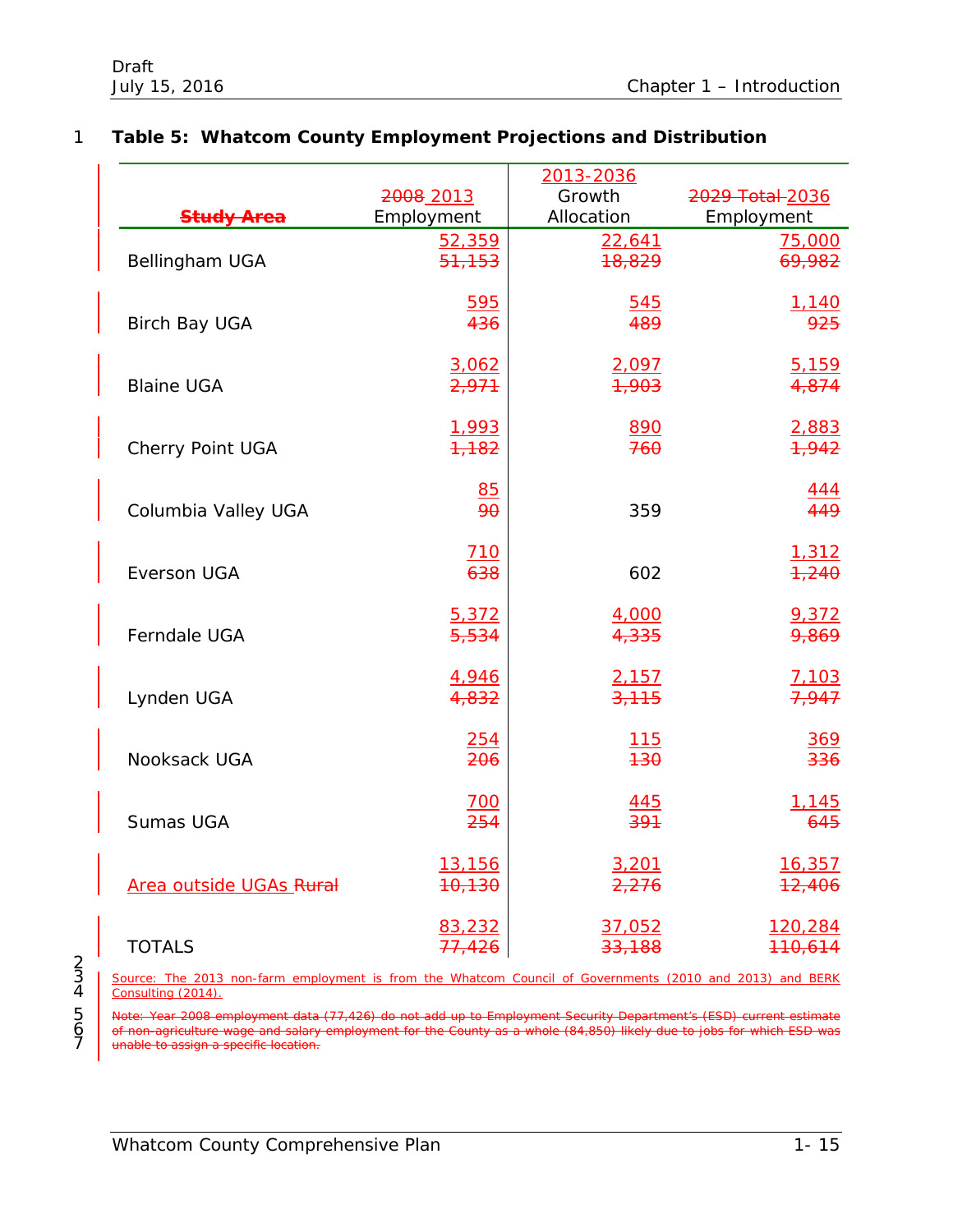# 1 **Demographics**

 The culturally diverse demographic makeup of the county's population has an effect on land use patterns. For example, Whatcom County residents with children may choose different kinds of transportation and recreation than retired people. Single-5 parent families and large extended families need different kinds of housing. And 6 levels of service requirements will vary according to cultural and individual abilities. Another influence on county demographics is the cyclical influx of seasonal residents, primarily from Canada, who maintain recreational homes in parts of the county. Areas most influenced by seasonal residency include Point Roberts, Birch 10 | Bay, and the Foothills Subarea.

- 11 Table 6 below shows the Whatcom County population in the following generalized 12 <u>categories: school age, college age, working age and retirement age. All categories</u> 13 have seen an absolute increase in population between 2000 and 2010. However, 14 as a percentage of total population, the school age children category has declined,
- 15 the college age category has remained steady, and the working age and retirement
- 16 age categories have increased. OFM projects that the retirement age population (65
- 17 and over) will continue to increase over the planning period.

# 18 **Table 6. Population and Age Groups**

| <u>Age</u> | 2000    | <b>Census</b> | 2010    | <b>Census</b> |
|------------|---------|---------------|---------|---------------|
| $0 - 19$   | 47,175  | 28.28%        | 50,566  | 25.14%        |
| $20 - 24$  | 16,776  | 10.06%        | 20,277  | 10.08%        |
| $25 - 64$  | 83,463  | 50.03%        | 103,657 | 51.54%        |
| 65-over    | 19,400  | 11.63%        | 26,640  | 13.24%        |
| Total      | 166,814 | 100.00%       | 201,140 | 100.00%       |

19 | In the period between 1990 and 2000, the age composition of Whatcom County's 20 population changed appreciably, and some of the changes were different from what 21 was happening state-wide and nation-wide. These changes were partly due to in-22 <del>migration. For instance, the number of people at or nearing retirement age (50-69</del> 23 | years) increased in Whatcom County faster than simple aging could account for, 24 and at a much greater rate than the state average (*Whatcom County Population*  25 *and Economic Forecast*, ECONorthwest, May 2002, pp. 2-7 & 2-8). In 2000, there 26 were 19,400 people age 65 and older in Whatcom County (11.6% of the total 27 population). Over 4,900 of the  $65+$  group had self-care or mobility limitations. 28 Approximately 1,560 (8%) had incomes below the poverty level. By comparison, 29 approximately 15% of Whatcom County residents under age 65 lived in poverty. 30 Gensus age groups containing the traditional ages of college students (15-19 and 31 20-24) have significantly larger counts than the pre-college-age and post-college-32 age groups.

- 33 | In 2000, Whatcom County residents between the ages of 15 and 64 numbered  $34$  |  $114,185$ . There were  $33,229$  children under  $15.$
- 35 The county's racial composition also changed between 1990 and 2000. Although in 36 2000 88% of all county residents were white, there has nevertheless been an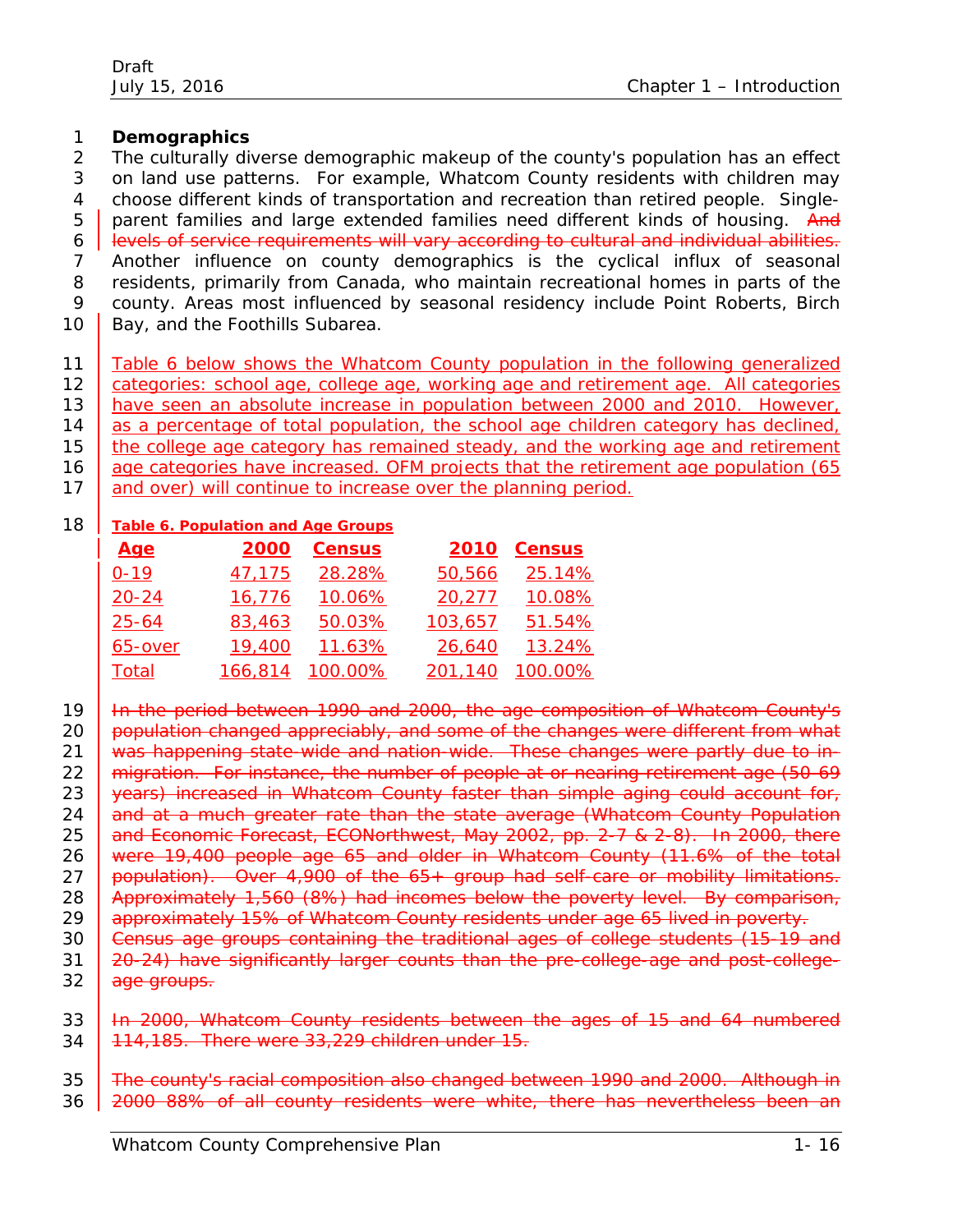increase in populations of Native Americans, African Americans, Asian-Pacific 2 | Islanders, and Hispanics. The Hispanic population is the most difficult to assess 3 accurately because of its mobility. It is the primary component of a large **contingent of migrant farm workers. The Washington State Employment Security** 5 | Department estimates that of the approximately 3,600 farm workers employed 6 annually in the county (not including agricultural support services such as

**processing and trucking**), 2,300 are seasonal or migrant workers.

# **Land Use History**

 When Euro-American immigrants first arrived on Bellingham Bay in the 1850s, the landscape of Whatcom County was comprised of mature conifer forests, winding streams and rivers, numerous lakes and wetlands, and small natural meadows.

 Lummi and Nooksack people inhabited villages near the coast and along the rivers and lakes at strategic fishing locations. The Nooksack Indian people cultivated root crops they had developed along the Nooksack Valley where sub-irrigated meadows were ideal sites for such plants as camas and "Indian carrot." They emphasized the use of root crops, perhaps much more than other native peoples along the Pacific Coast.

 The abundance of high-quality timber and easy accessibility to water for milling and transport were the principal reasons Euro-American immigrants first came to Whatcom County in the 1850s. Small communities grew along Bellingham Bay and the Nooksack River as more immigrants arrived in Whatcom County. They began clearing the forests and draining the wetland areas for farmsteads. Between 1890 and 1925, 130,000 acres of lowland Nooksack Valley forests were cleared for farms. In addition, logging companies sold logged-over land to their employees and to immigrants from the East Coast for small farmsteads. As a result of the sale of small parcels of logged-over lands, the average farm size in Whatcom County is 27 relatively small--about 6884 acres--compared to the statewide average of 396523 28 acres (2012<del>1997</del> Census of Agriculture *Profiles*, USDA).

 Many lumber and shake mills and other industrial plants were built in Bellingham, on Lake Whatcom, and in other areas of the county, while new commercial and residential buildings were being developed in all communities. Coal mining was taking place at several locations in Whatcom County at this time, and major fish processing plants were constructed on Bellingham Bay. Whatcom County's population in 1910 was 49,511.

 Between 1925 and 1950, there was little change in the land use patterns that had been developed during the previous fifty years. Some land, which had been cleared for agriculture was abandoned and naturally regenerated into second-growth 38 forests. Most areas that were harvested for timber had re-seeded and were growing mixed forests of conifers and deciduous trees. Residential and industrial development continued to grow, but at a slower pace than during the previous fifty years. Commercial centers remained within the core of the major cities. By 1950,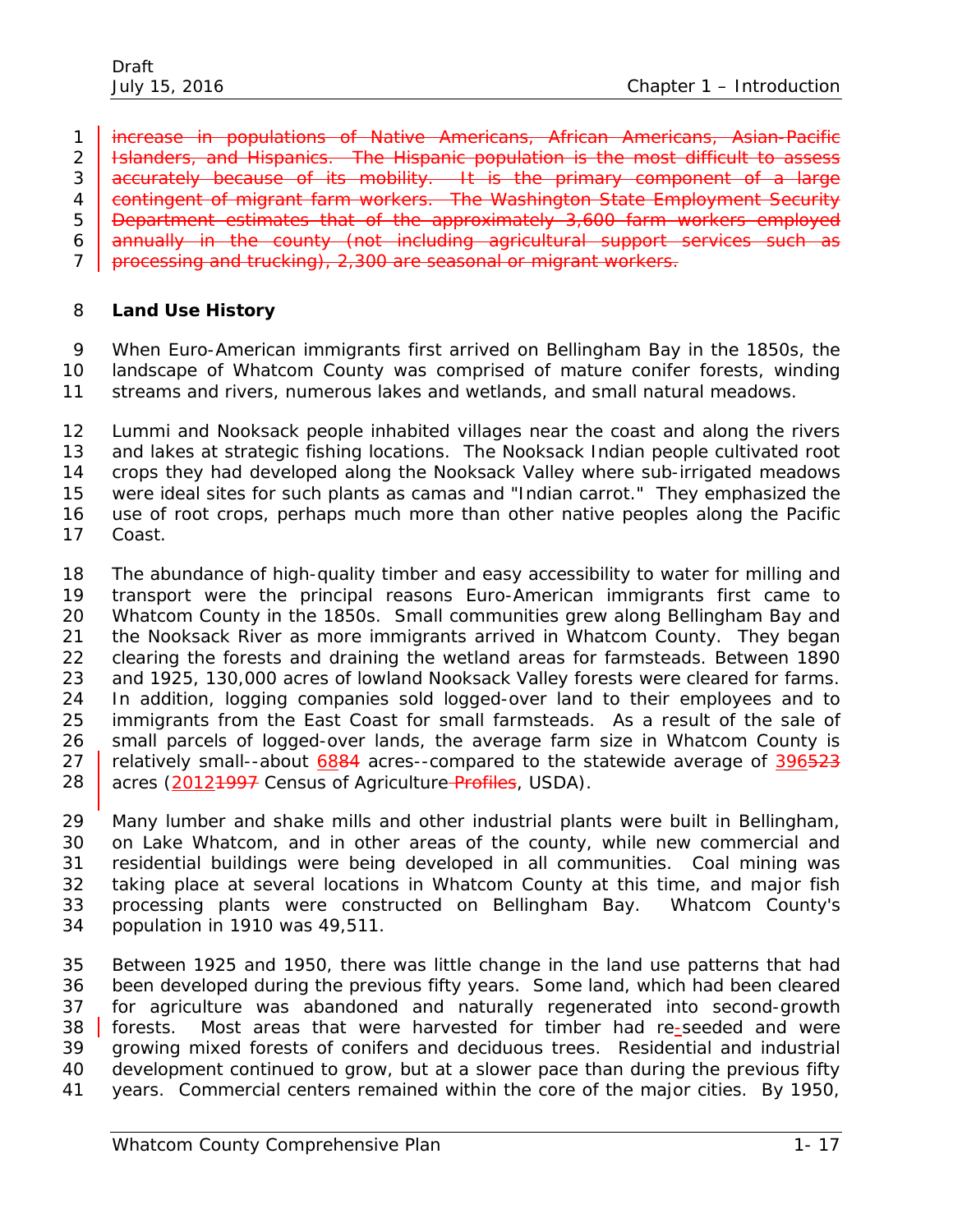Whatcom County's total population had grown to 66,733, with the majority of the growth occurring in the cities.

 Between 1950 and 2000, the amount of land devoted to commercial activity gradually increased in response to population growth. Expanded use of the automobile encouraged commercial activities and residential development outside city centers. Coal mining ceased, but sand and gravel mining grew in importance. Farming became increasingly competitive, and the economic pressure tended to concentrate agricultural resources on the most productive soils. The trend toward abandonment or conversion of farmland to other uses continued. Some lands in the Nooksack Valley, which were formerly cleared for agriculture reverted back to native forest cover. Residential, commercial, and industrial uses continued to expand into agricultural areas. These changes picked up speed during the 1960s and 1970s as Whatcom County experienced a population boom. Rapid population 14 growth also occurred in the 1990s and from 2004-2007. The total population for 15 Whatcom County in 2010<del>2000</del> had grown to 201,140<del>166,814</del>, an increase of

16 approximately 145% 37% in 40 years.

# **Current Land Use**

18 Whatcom County covers 1,378,446<del>1,377,645</del> acres, or approximately 2,154<del>2,152</del>

19 square miles. Of that total area, about 1,107,453 acres, or 80%, is either covered

20 with forest or is managed for forest resources. This total includes virtually all

**Federal lands and all state and private forest lands in unincorporated Whatcom** 

22 Gounty. A significant portion of this total  $(850,980877,000$  acres or 62%) is under

23 federal management. by either the US Department of Agriculture Forest Service or

24 | the US Interior Department, North Cascades National Park. Cities cover  $\overline{)31,57730,647}$  acres or 2.3% of the total Whatcom County land area.

26 Resource land uses, which include agriculture, forestry, marine and minerals, are the largest category of land use in Whatcom County. **Map 2** displays the 28 distribution of agriculture and forestry land uses based on County Assessor's data 29 within Whatcom County. From the map it is evident that a Agricultural land use predominates throughout the western lowlands of the county and in the South Fork Nooksack Valley. Forest land use is concentrated on the uplands of the county. (See Chapter 8, "Resource Lands," for more detailed information on each of these

land uses.)

**Map 3** displays the distribution of commercial and industrial land uses in Whatcom

35 County. The majority of commercial land uses occur next to major transportation 36 routes, such as the Guide Meridian, or within the boundaries of cities. There are also concentrations of commercial uses in the Birch Bay UGA and Point Roberts. The majority of industrial parcels are also located in the cities, their UGAs or at the

Cherry Point industrial area. The locational pattern of commercial and industrial

- usesshown by **Map 3** indicates the importance of transportation connections to
- these land uses. (See Chapter 6, "Transportation," and Chapter 7, "Economics.")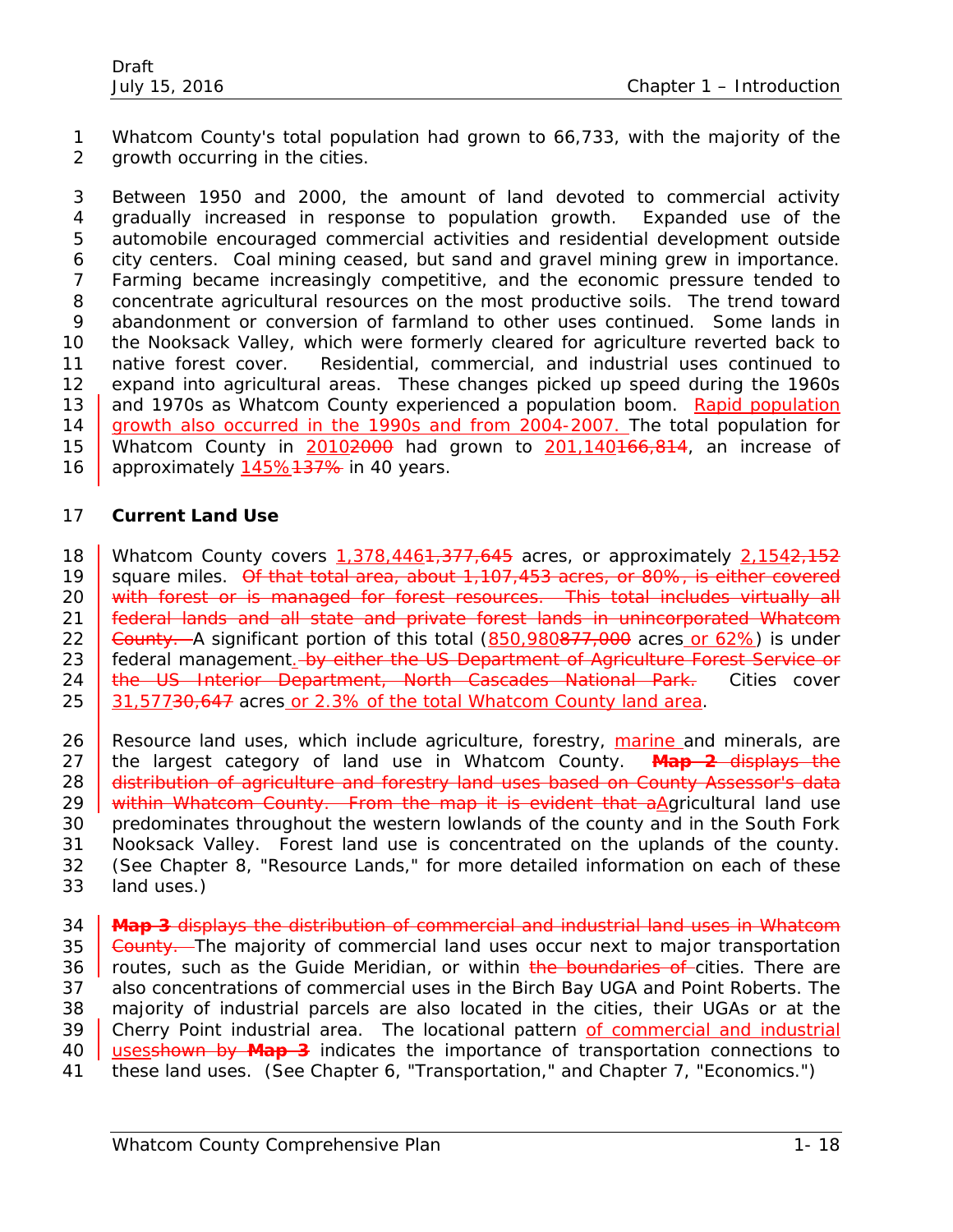1 Vacant lands are scattered throughout the county. **Map 4** depicts the general 2 distribution of vacant lands, as defined by the latest Whatcom County Assessor's 3 Fecords. Vacant lands are land which at the time of the assessor's survey appear to 4 be undeveloped, or if previously developed, are presently vacant and unused. They 5 are usually lands being held for future development. Vacant lands are particularly 6 concentrated in and around urban areas of the county.

7 **Map 5** graphically portrays the distribution of all single-family residential parcels in 8 | unincorporated Whatcom County, as interpreted from the Whatcom County 9 **Assessor's property information database**. The majority of single-family 10 homesresidents are concentrated in the cities and the major urban and intensely 11 developed rural portions of the county such as Sudden Valley, Columbia 12 Valley Paradise Lakes, Glacier, Lake Samish, Lake Whatcom (north end), Cain Lake, 13 Birch Bay, Sandy Point, and Lummi Island. Lower density residential development 14 is scattered throughout the rural areas of the County. A fairly even, but lower, 15 density distribution of single-family residences is scattered throughout the central 16 **Fural portion of the county between Bellingham and Lynden, Ferndale and** 17 | Everson/Nooksack. Another even but lower density distribution of single-family 18 **Fesidences occurs between Ferndale and Blaine.** As may be expected, single-family 19 homes are also located along the valley floors of the three forks of the Nooksack. 20 The Cherry Point industrial area, the agriculturally dominated area north of Lynden 21 and the forested foothills in the eastern part of the county have very low to zero 22 residential density.

 A prominent characteristic of Whatcom County housing is the high number of 24 vacation, resort, and second-home units found throughout the county. In 2010,  $\sqrt{2000}$  approximately  $55\frac{\sqrt{273}}{200}$  of the "vacant" units were actually occupied part of the year for seasonal, recreational or occasional use.

**ulti-family residential land use is displayed on Map 6**. The majority of multi-family residential units are located in the urban areas of the county, primarily in and around Bellingham, Ferndale, Lynden, and Blaine. Within the unincorporated area of Whatcom County, multi-family housing units are found near Birch Bay, Sudden Valley, Glacier, Point Roberts and in the area between Bellingham and Lynden.

32 According to the 2000 Census, there were 34,421 housing units within the 33 unincorporated portions of Whatcom County. This figure equates to a residential 34 **housing density of 0.127 dwelling units per acre of land, or one residence per eight** 35 acres, on land currently zoned to permit residences (Rural, Urban, Rural 36 **Residential, Agricultural, certain commercial zones, the Point Roberts Transitional** 37 zone, Eliza Island and Rural Forestry).

- 38 Under the direction of the Growth Management Act, Whatcom County is required to 39 develop transportation plans for future population growth. Part of the analysis for
- 40 **transportation planning includes defining the density of population by transportation**
- 41 analysis zones. **Map 7** presents the housing density per acre for Whatcom County
- 42 in 2000, displayed by Census Block. (See Chapter 3, "Housing," and the *Housing*
- 43 *Background Document* for more information.)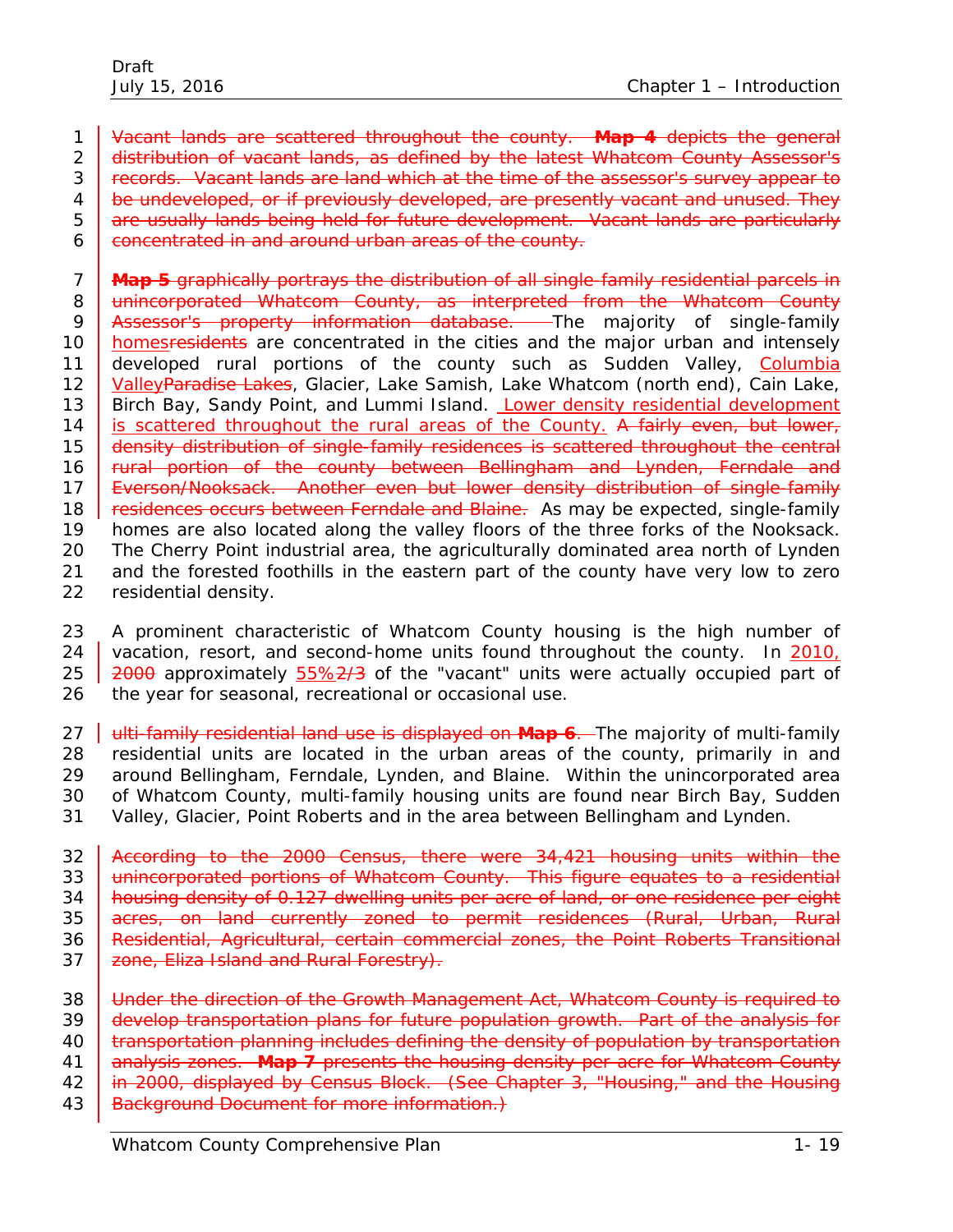# 1 **Other Topics**

2 Background information on other topics including land use, housing, utilities,

3 transportation, economics, natural resources and the environment can be found in 4 the following chapters of the Comprehensive Plan.

# 5 **Water Resources**

6 Water resources in Whatcom County include 16 major lakes and dozens of smaller 7 ones, 3,012 miles of rivers and streams and their estuaries, over 37,000 acres of 8 wetlands, aquifers containing an undetermined amount of groundwater, and 134 9 miles of marine shoreline. These resources must serve multiple uses. The 10 **beneficial uses they provide are water for domestic, stock watering, industrial,** 11 **commercial, agricultural, irrigation, hydroelectric power production, mining, for fish** 12 and wildlife maintenance and enhancement, recreational, and thermal power 13 production purposes, and preservation of environmental and aesthetic values, and 14 all other uses compatible with the enjoyment of the public waters of the state (RCW  $15$   $90.54.020(1)$ .

16 Many human uses tap into the water to use it elsewhere. For instance, individual 17 | residents are supplied with potable water by approximately 375 public water 18 | systems. According to a statistically valid phone survey conducted by the Whatcom

19 County Health and Human Services Department in 2002, the following drinking

20 water sources serve the population of Whatcom County:

# Drinking Water Source **Percentage of people in Whatcom County Using this Drinking Water Source City or District** 69.3% **Community Water System** 9.9% **Private Well 13.0% Surface Water** 1.2% **Bottled Water** 4.5% **Don't Know** 2.1% Total 100.0% and 100.0%

# 21 **Table 8. Drinking Water Supplies**

22 | Source: Whatcom County Health & Human Services telephone survey completed in October 2002.

23 **Households consume an average of 100 to 140 gallons per person per day, and** 24 | more than that during the summer. Water is also critical to Whatcom County 25 agriculture; irrigation is mandatory for all high-value crops. Irrigated crops use an 26 average of 5,445 gallons per acre per day during spring and summer, and irrigated 27 pasture averages 2,160 gallons per acre per day. Livestock must be watered year 28 round, and dairy equipment and facility cleanup also go on all year. Dairy 29 operations, for example, call for about 50 gallons per cow per day year round.

30 Some industries are large-scale water users, and they may need both potable and 31 | non-potable water. One of the largest, the Georgia Pacific paper mill, used about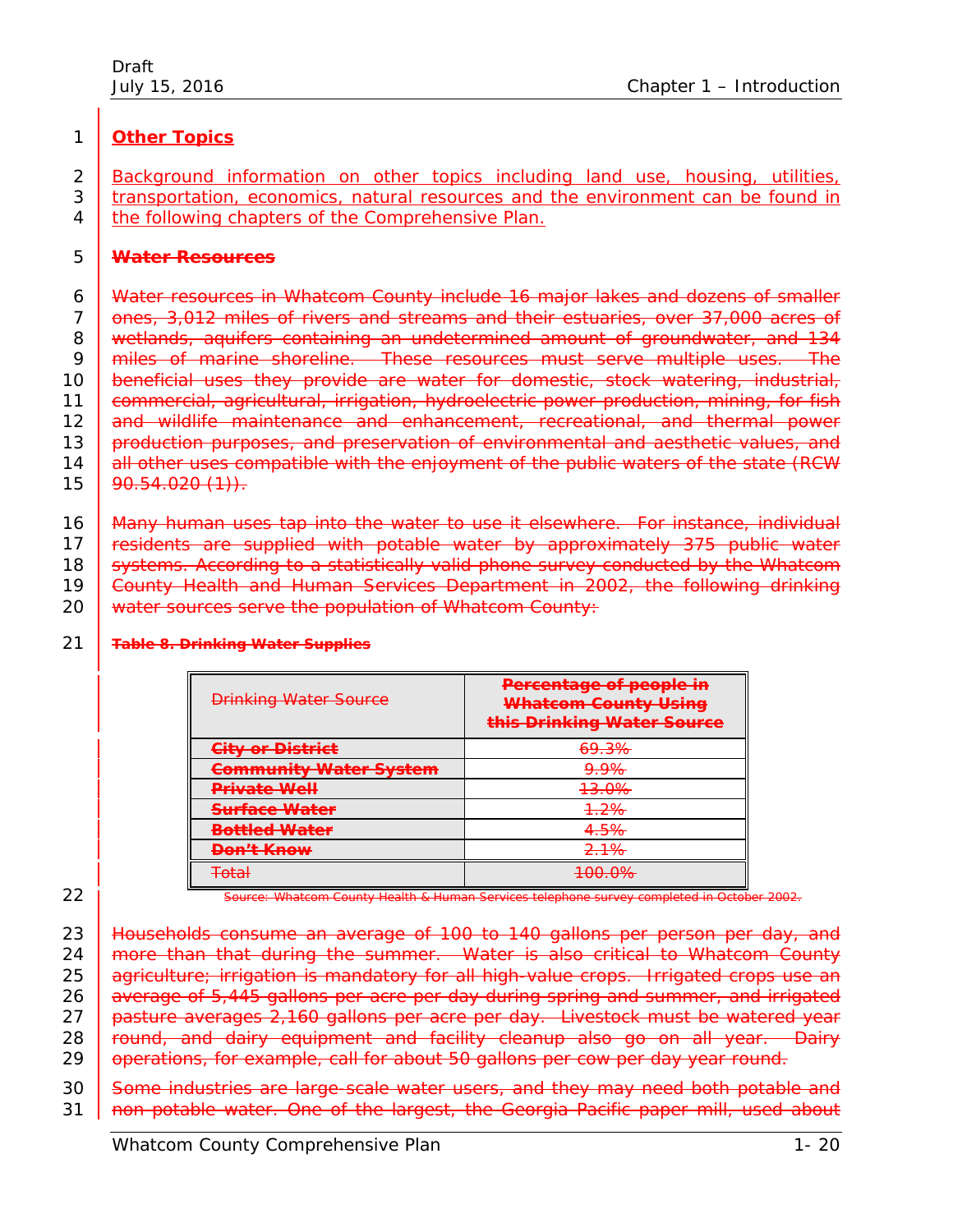1 67,000 gallons of potable water and 8,500,000 gallons of non-potable water per 2 day in 2002. This is a smaller volume than Georgia Pacific once used; closure of 3 the pulp operations and conservation measures have reduced its water use 4 significantly in recent years.

5 The three major water systems, Whatcom County PUD #1, City of Bellingham, and 6 Gity of Lynden, draw surface water from the Nooksack River and Lake Whatcom. 7 | Most of the rest rely on groundwater as their source. This is not as distinct a 8 difference as it seems, since Whatcom County water resources are an 9 interconnected system. While a few major water suppliers appear to have the 10 **capacity to meet future demand, many of the county's water suppliers are nearing** 11 | their legal and physical capacity to supply water to their customers.

- 12 Whatcom County's plan will be adjusted and will respond to emerging information 13 on water. The working assumption of the plan is that there will be adequate water 14 supply. Water supply for the county was most recently identified in the
- 15 *Coordinated Water System Plan* (February 2000). The complexities related to
- 16 water supply are further discussed in the Utility chapter of this plan.

# 17 **Economics**

18 Whatcom County's economy has traditionally been based on agriculture, fishing,

- 19 | forestry, and mining. Through the 1950s, these industries represented more than
- 20 25% of the total county employment. Access to markets for sale of locally

21 produced goods as well as for purchase of products manufactured elsewhere was

22 *Himited to rail, ship, and a two-lane highway.* Employment was seasonal for many

- 23 **types of work.**
- 24 Since the 1960s, there has been a significant shift in Whatcom County's economy. 25 I Hereased activities in manufacturing, trade, services and government have joined 26 **the traditional economic activities.** Mobil Oil (now Conoco-Phillips) initiated major 27 **changes in the county's economy when it opened its oil refinery at Neptune Beach** 28 in the mid-1950s. The Intalco aluminum refinery at Cherry Point came on line in 29 1966, and Atlantic Richfield built an oil refinery at Cherry Point in the 1970s (now 30 **BP West Coast Products). Interstate-5, also completed in the early 1970s, provided** 31 **Fready access to Whatcom County from both British Columbia and the central Puget** 32 Sound region. Western Washington University expanded enrollment and became
- 33 one of the county's major employers.
- 34 According to the Greater Whatcom Comprehensive Economic Development Strategy 35 or CEDS (August 2002), agriculture remains an important component of the 36 Gounty's economy, although the timber and fishing industries have declined 37 significantly in the 1990s. Relating to agriculture, the CEDS states:
- 38 **. . . . . . Dairy and berry farms are the largest component of agriculture. The** 39 county is in the top 12 counties nationwide in milk production . . . In 40 **addition, Whatcom County produces more blueberries and raspberries than**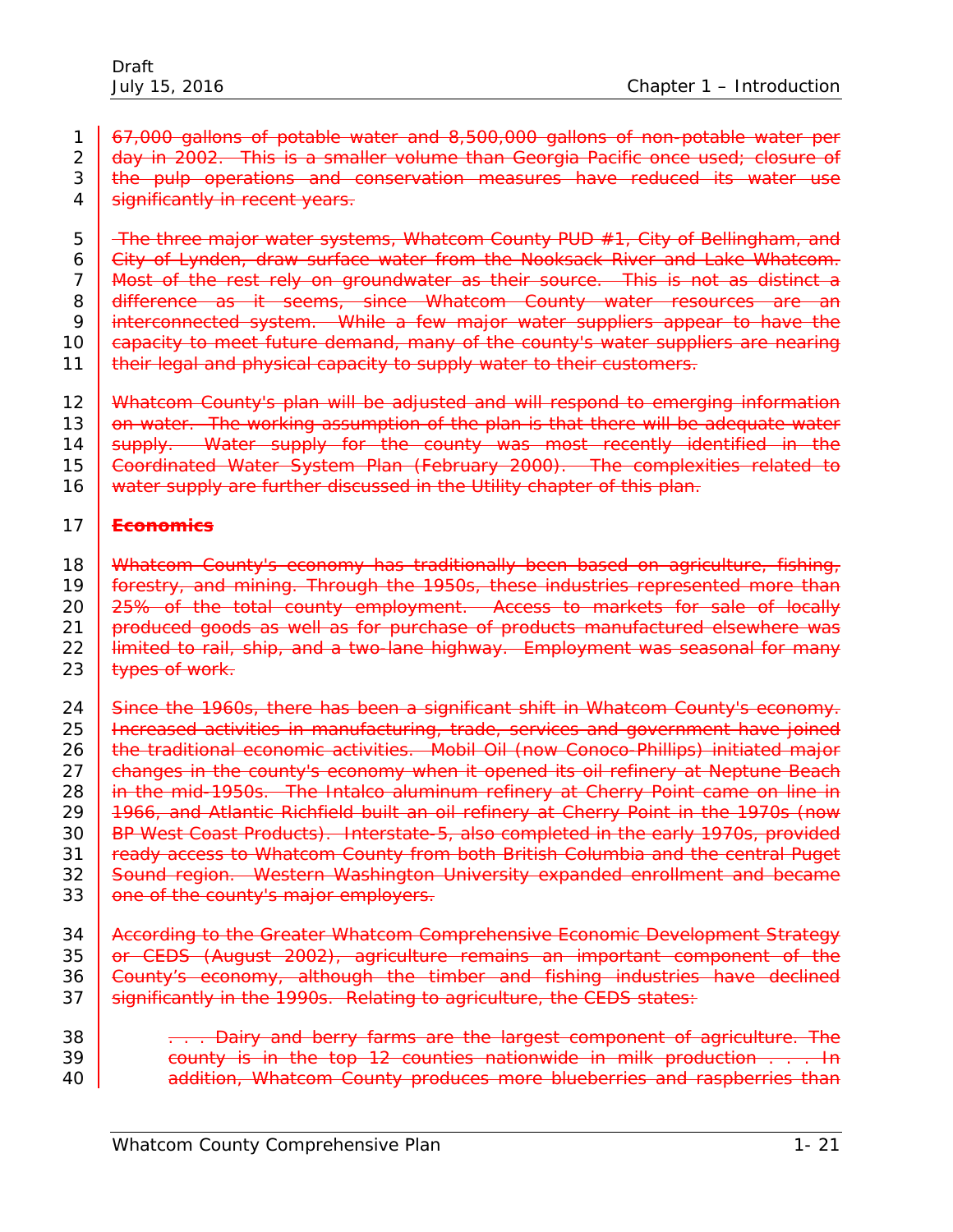| $\overline{ }$ | any other county in the state and ranks $2^{nd}$ in strawberries $\ldots$ (CEDS, p. III- |  |
|----------------|------------------------------------------------------------------------------------------|--|
| 2 I            |                                                                                          |  |

3 The top five employment sectors in 2000, excluding the agriculture, forestry and

4 | fishing sectors, are listed below. Together, these sectors accounted for 85.4% of  $5$  | the non-farm employment.

| 6 |  |  |  | Toble O Non Form Employment         |  |
|---|--|--|--|-------------------------------------|--|
|   |  |  |  | <u>TAME 7. NUITTAITHEINMUVINEIN</u> |  |

| <b>Cootor</b>                 | Employment Chara                     |
|-------------------------------|--------------------------------------|
| 255501                        | <del>emprovment onare</del>          |
| Conviced                      | 25,60/                               |
| <del>services</del>           | <del>23.070</del>                    |
| <b>Retail Trade</b>           | <u>າາ າທ</u><br><del>ZT.J70</del>    |
| Government & Public Education | 16.001<br>10.Z70                     |
| <b>Manufacturing</b>          | <u>11 201</u><br>T <del>T.J</del> 70 |
| Construction                  | $\circ$ nos                          |
| <del>construction</del>       | ᠳᠣᠵ                                  |
| <b>Tatal</b>                  | $OC$ $AO$                            |
| ाजम                           | <del>09.4070</del>                   |

789

Source: CEDS (p. III-2)

The top paying sectors in 2000, excluding the agriculture, forestry and fishing 10 | sectors, were:

# 11 **Table 10. Average Wages**

| <b>Sector</b>                    | <b>Annual Average Wage</b>              |
|----------------------------------|-----------------------------------------|
| <b>Manufacturing</b>             | \$37,325                                |
| <b>Construction &amp; Mining</b> | <u> ৫२८ 110</u><br><del>voo, 1 10</del> |
| Wholesale Trade                  | CCN CCD<br>ᢌᡂᡣᡃᡏᡓᠣ                      |
| <b>Transportation</b>            | よっつ につへ<br><u>JJZ,J7U</u>               |
| Finance, Insurance, &            | \$30,754                                |
| <b>Real Estate</b>               |                                         |
| <b>Average County Wage</b>       | 0.26<br><del>⊅∠∪,∠ 7J</del>             |

12 | Source: CEDS (p. III-20)

13 **Resource-based occupations still give a distinctive flavor to Whatcom County's** 14 economy, although in recent years they have come to account for only under 6% to 15 7% of county employment (*Natural Resources Sector Profile*, Center for Economic 16 and Business Research Western Washington University, Fall 2002, pp.3, 18, and 26. 17 The combination of good soils, favorable climate, abundant rainfall and access to 18 urban markets underlies the continued importance of intensive-type farming 19 **necessary for successful operation of the small farms found in Whatcom County.** 20 According to the County Assessor's records, in 2000, 25% of non-federal lands in 21 | the county were devoted to agriculture. As significant as agriculture is to the 22 economy, these lands are often considered for urban or rural uses, and the amount 23 of land in farm production has been steadily shrinking over time. This erosion of 24  $\parallel$  the farm land base has implications for the county's wider economy. For example, 25 the maintenance of a sufficiently large land area devoted to farming is necessary to 26 support associated farm processing operations such as milk and berry processing  $27$  | facilities.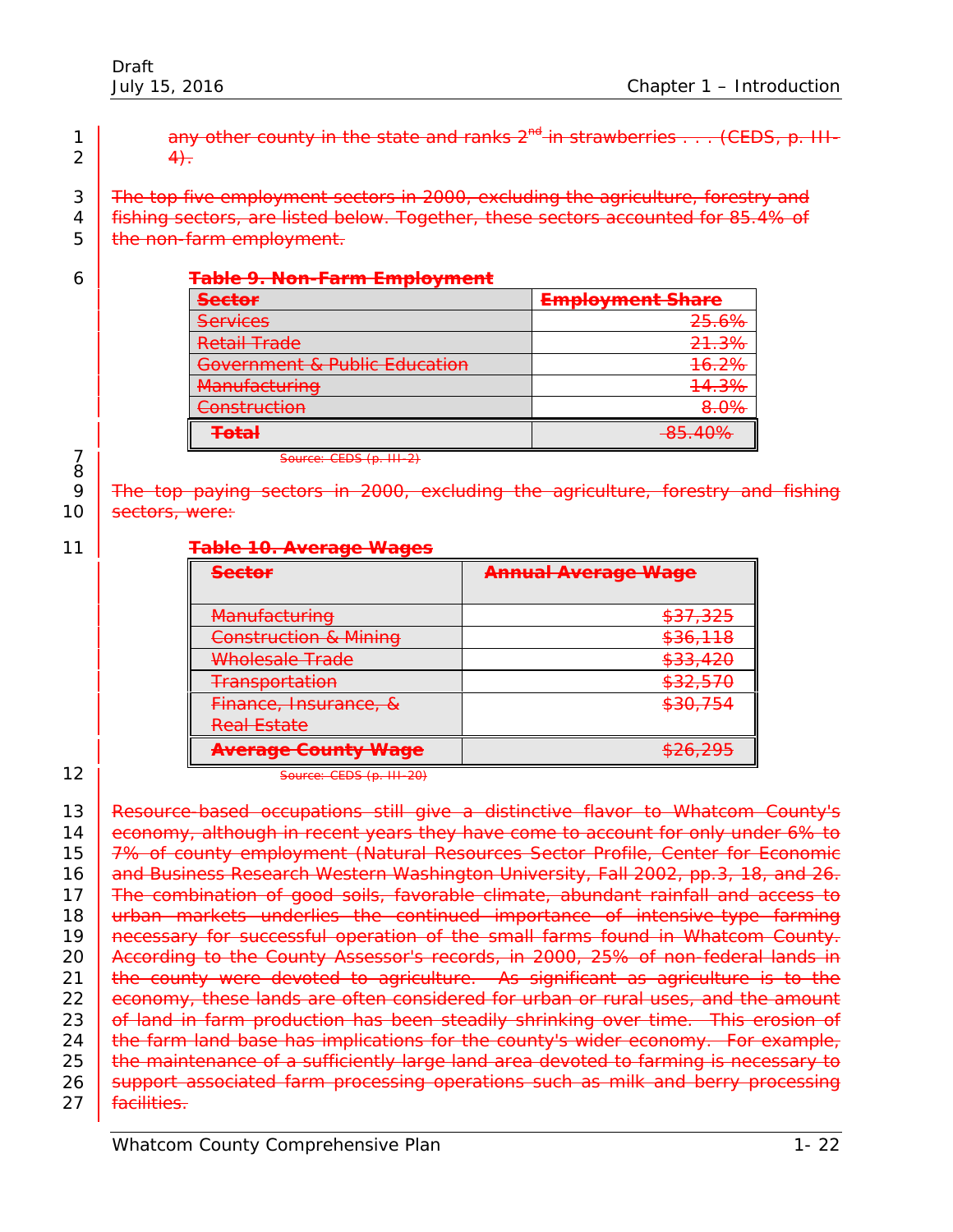1 The fishing industry is facing a variety of restrictions on its activities. The 2 populations of many fish species have declined. Chinook salmon and bull trout 3 **have been listed under the Endangered Species Act. Moratoria, quotas, and harvest** 4 management are already in place for most of the species Whatcom County fishers 5 currently harvest. In addition, the available fishery is divided between Indian, US,  $6$  and Canadian fishers. Nevertheless, the fishing industry contributes substantially 7 | to the county's economy. Whatcom County's fishing fleet fishes both Washington 8 and Alaska waters. The total catch landed at the ports of Bellingham and Blaine 9 between 1985 and 1990 ranged from 50 to 65 million pounds annually but declined 10 | to 24.7 million pounds by 2000 (CEDS, p III-6).

- 11 **The forest resources of Whatcom County have historically been one of the most** 12 **important natural resources in the region.** Forests cover approximately half of the 13 **non-federal lands in the county. In addition to trees for lumber, poles and paper,** 14 | forest land products include gravel, rock, medicinal products, and ornamental 15 **plants.** Logging and processing various types of forest products employ hundreds 16 of county residents. Like fishing, however, forestry is subject to limitations, 17 because forest lands provide important associated resources such as water, wildlife 18 **habitat, and fish habitat which need to be conserved.**
- 19 The extraction of minerals, in particular sand and gravel remains important in areas 20 characterized by growth such as western Washington. In Whatcom County, high 21 quality aggregate resources are in great demand (*Reconnaissance Investigation of*  22 *Sand, Gravel, and Quarried Bedrock Resources in the Bellingham 1:100, 000*  23 *Quadrangle, Washington*, DNR, Jan. 2001, p. 10). The material is an essential 24 element in the construction of roads, homes, schools, shopping centers and other 25 structures. To a degree this reflected growth in economic activity, much of it in the 26 | form of urbanization. While urbanization creates demand for sand and gravel 27 | resources, it may also encroach upon or build over those same resources, rendering 28 them inaccessible. Strong community opposition to mining near residential, 29 agricultural or sensitive environmental areas may also limit mining opportunities.
- 30 | Manufacturing is a vital contributor to Whatcom County's economy, pay higher 31 wages than any other sector of the economy, and employing 14.3% of the county's 32 **non-farm work force in 2000 (CEDS, pp III-2 and III-20). The county's primary** 33 manufacturing industries ranked by number of jobs in 2000, were: Food and 34 **kindred products, lumber & wood products, primary metal industries, paper & allied** 35 products, petroleum & coal products and transportation equipment (*Manufacturing*  36 *Sector Profile*, Center for Economic and Business Research Western Washington 37 University, Fall 2002, p. 8). However, Georgia Pacific closed its pulp operations in 38 2001 resulting in the loss of 420 jobs from the manufacturing sector. In 2001, the 39 | Intalco aluminum smelter shut down due to high energy costs. Intalco re-started 40 the smelter in 2002 with a reduced work force, which was largely due to early 41 | retirement (CEDS, p. III-9).
- 42 Within the last 20 years, the impact of Canadian manufacturers has been increasing 43 in Whatcom County. Beginning in 1989, Canadian manufacturing investment in 44 Whatcom County surged, with British Columbia manufacturers developing